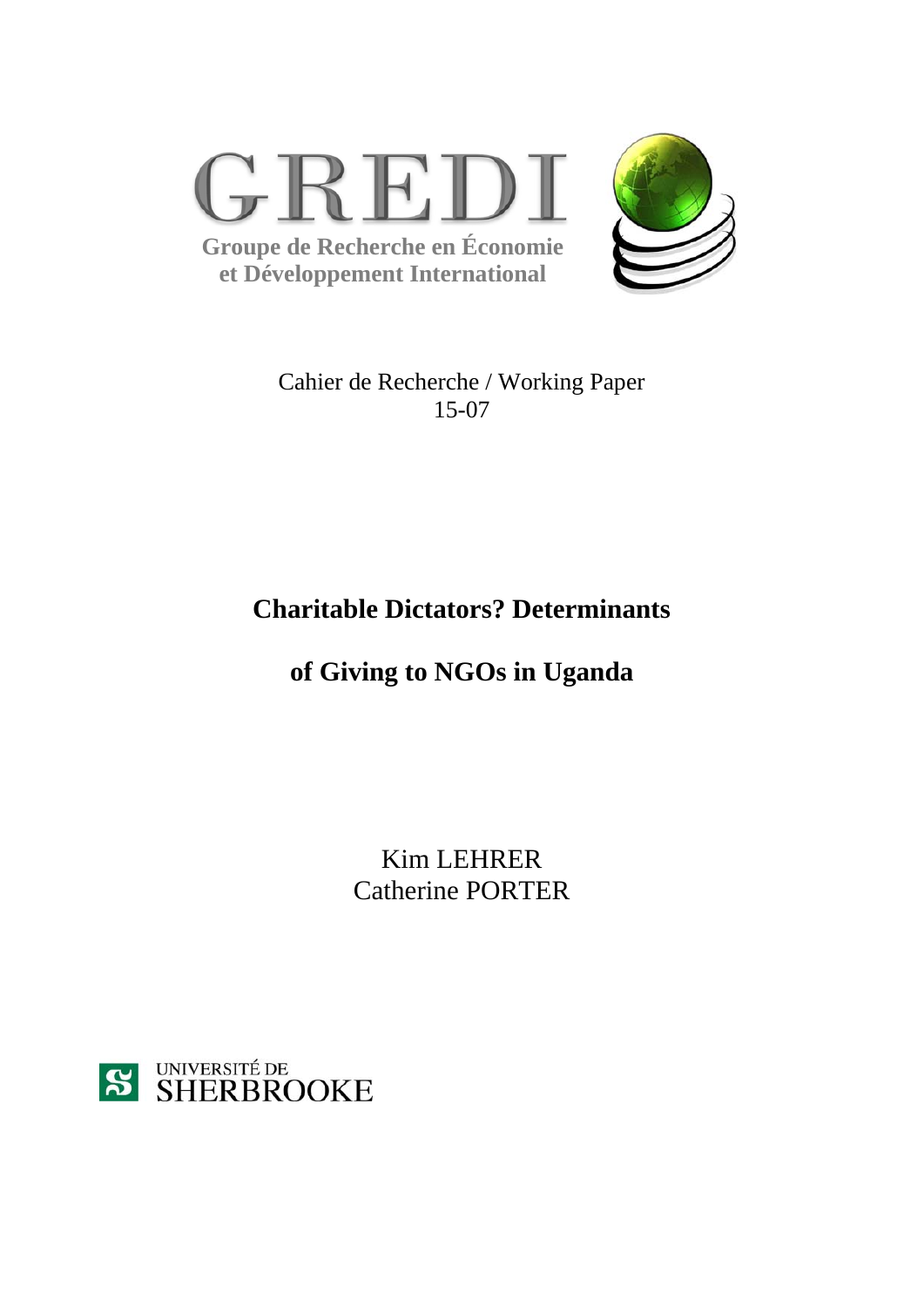# Charitable Dictators? Determinants of Giving to NGOs in Uganda<sup>∗</sup>

Kim Lehrer† Catherine Porter‡

April 7, 2015

#### Abstract

We play a modified dictator game in Uganda with students, civil servants, and individuals from the private sector. The sample includes both Ugandans and expatriates. In the dictator game, participants divide a sum of (real) money between themselves and a local charity. In a "turning a blind eye" treatment, participants are first given the choice of knowing the identity of the recipient. Finally, participants are asked whether they wish to add their own money to the amount of the endowment they chose to allocate to their selected charity. Contrary to many experimental findings, non-students (civil servants) are not significantly more generous than students. In fact, after controlling for demographic characteristics, their average donation is significantly lower than that of students. Very few individuals donate their own money, despite 30% of participants donating the full endowment. Attitudes to charities do not predict the amount donated in the expected way.

<sup>∗</sup>Many thanks to Rose Page for excellent fieldwork management, to Sutapa Choudhury for ideas and invaluable discussions, to Christine van Hooft for organizing access to the Ministry of Finance (Kampala, Uganda), to Aggrey Niringiye for assisting in the recruitment of students at Makerere University, and to Po Yin Wong, Marijke Verpoorten, and to conference participants at the Canadian Economics Association Annual Conference (2014), le congrès annuel de la Société canadienne de science économique (2014), ESA Santa Cruz, the University of Saskatchewan, Economic Development in Africa CSAE Conference 2015 for helpful comments and suggestions, and to Margaret Stewart and Sarah Adelman for technical assistance. This work was supported by the Bill & Melinda Gates Foundation [grant number 50174 4]. All errors in the paper are the authors.

 $^{\dagger}$ Kim.Lehrer@USherbrooke.ca; Département d'Économique, Faculté d'administration, Université de Sherbrooke, 2500 Boul. de l'Universit´e, Sherbrooke, Quebec, J1K 2R1, Canada

<sup>‡</sup>Corresponding author: catherine.porter@hw.ac.uk; Department of Accountancy, Economics and Finance, Heriot-Watt University, Edinburgh, EH14 4AS, UK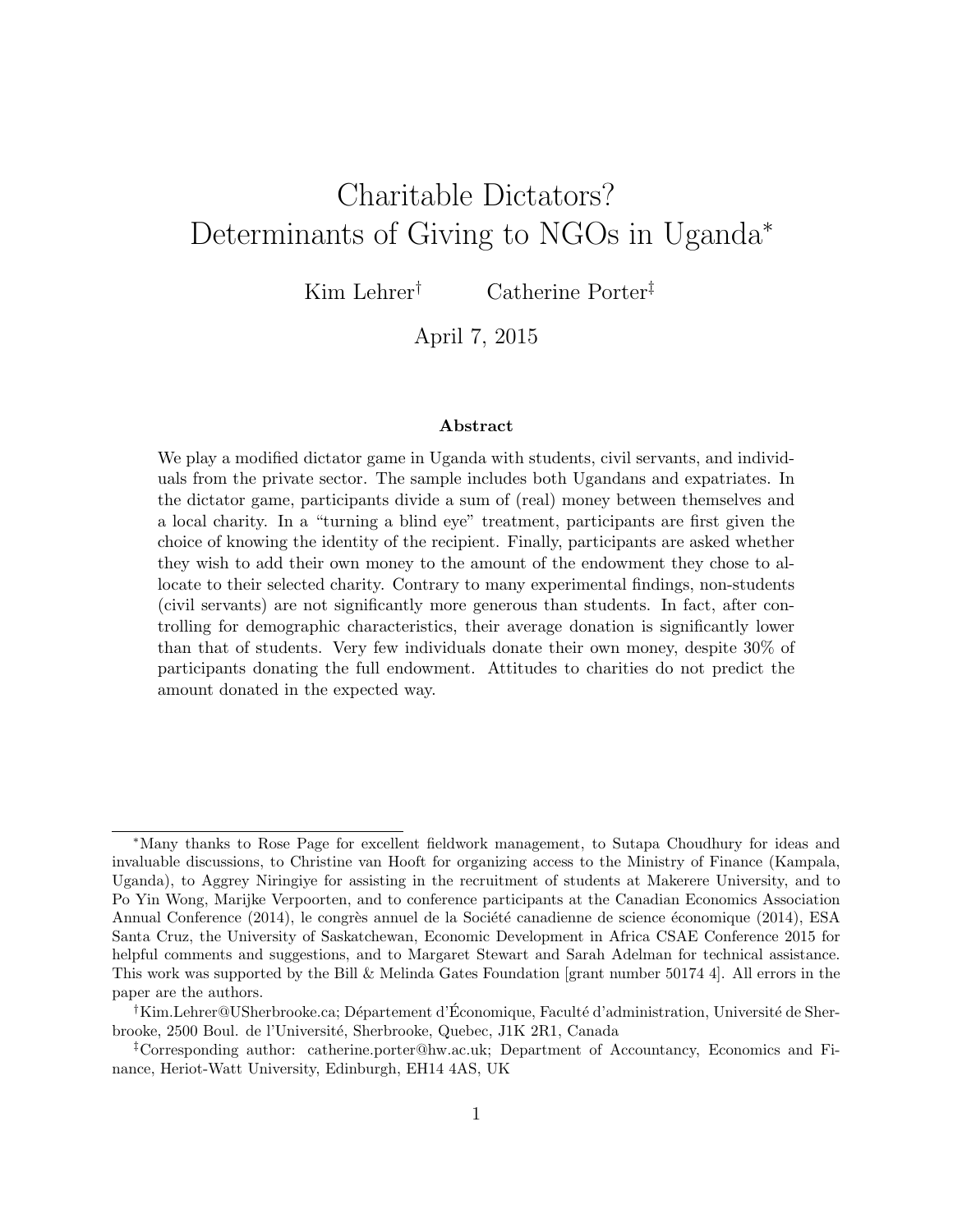## 1 Introduction

A growing number of experimental games have been conducted in developing countries investigating the behavior of the poor (Cardenas and Carpenter, 2008). However, the better-off members of the urban population who are not living in poverty, yet live in a developing country, have rarely been experimental subjects (with the exception of students attending African universities (e.g. Ashraf et al., 2006). This paper is a unique comparison of the behavior of three different groups of residents of Kampala, Uganda: University students, civil servants, and a group of other urban residents, sampled in locations that are relatively expensive to visit in order to reach those at the higher end of the income distribution. In developed countries, many laboratory experiments in economics have been conducted with students. Criticism of this has led research to compare the behavior of students with nonstudent populations (see, for example, Belot et al., 2010; Falk et al., 2013). However, to our knowledge, such a comparison has yet to be conducted within a developing country.<sup>1</sup>

Our interest in this subsample of the non-poor living in developing countries stems from the belief that the social preferences and attitudes of the middle class to poverty and charitable giving are interesting and pertinent as development occurs. They may influence voting behavior, occupational choice and other labour market outcomes, and contributions to voluntary public goods, including charitable giving, all of which have important implications for development. In Uganda, many middle and upper class urban residents (both local and expatriate) frequent upscale cafes, restaurants, and shopping centers in Kampala, as in other African cities, passing slums, hawkers, and beggars. In Uganda, average income is 510 USD per annum and 24% of the population live below the poverty line of 1 USD per day (PPP).<sup>2</sup> In contrast, in the cafes where our experiment was conducted with "wealthy" urban partici-

<sup>1</sup>Several papers have compared the behavior of students in developed countries to populations in developing countries, such as Henrich et al. (2001) and related articles, but none have compared students to non-students within a developing country.

<sup>2</sup>Source: http://data.worldbank.org/country/uganda, last accessed 22nd September 2014.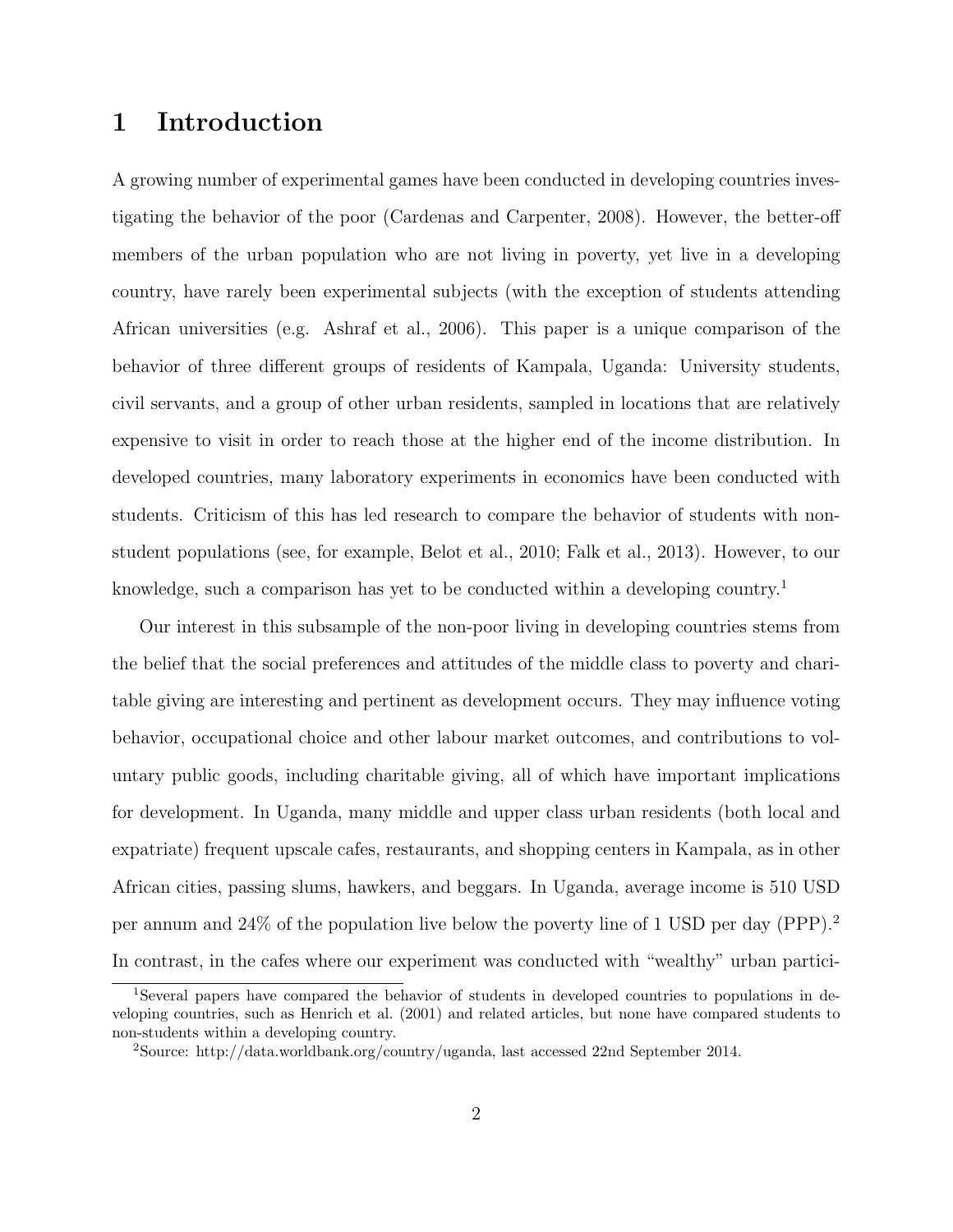pants, a cup of coffee costs on average 2 USD, which is not dissimilar to the price in US and European coffee shops, where average incomes are much higher.

The setup of the experiment is a dictator game (DG) with a charity recipient. To participants, we did not frame the DG as an experimental game. Rather, we informed them that the research team was giving them a sum of money for their participation in the research and that they could choose whether to give away none, some, or all of the money to a charity operating in Kampala. They received the money and made the choice before completing a questionnaire. This design ensured that questions about poverty and the usefulness of charities would not influence their donation decision. In a "blind eye" treatment, outlined in detail below, participants were given the choice of whether to find out the identity of the third party with whom they were playing the game. This treatment was designed to parallel the experience of living amongst visible poverty, where it may be "easier" to choose to ignore the circumstances of those around you.

We also compare the behavior of public and private sector workers. Besley and Ghatak (2005) outline a theoretical model whereby workers sort themselves according to "mission", allowing for the role of intrinsic motivation or preferences over the work of an organization. Serra et al. (2011) conduct a trust game with health workers in Ethiopia and find that intrinsic (philanthropic) motivation increases the likelihood of working in the non-profit sector. Cowley and Smith (2014) examine correlates of working in the public sector using the World Values Survey. Their overall conclusion is that there is a positive relationship between intrinsic motivation in many of their 51 study countries, but not all. Uganda does not have an entry in the survey but, in nearby Ethiopia and Rwanda, the authors do find a significant positive relationship between being a public sector employee and measures of intrinsic motivation (agreeing that it is important to help others or being active in charity or environmental work). Using our experimental design and by comparing public and private sector employees, we can investigate the relationship between sector of work and charitable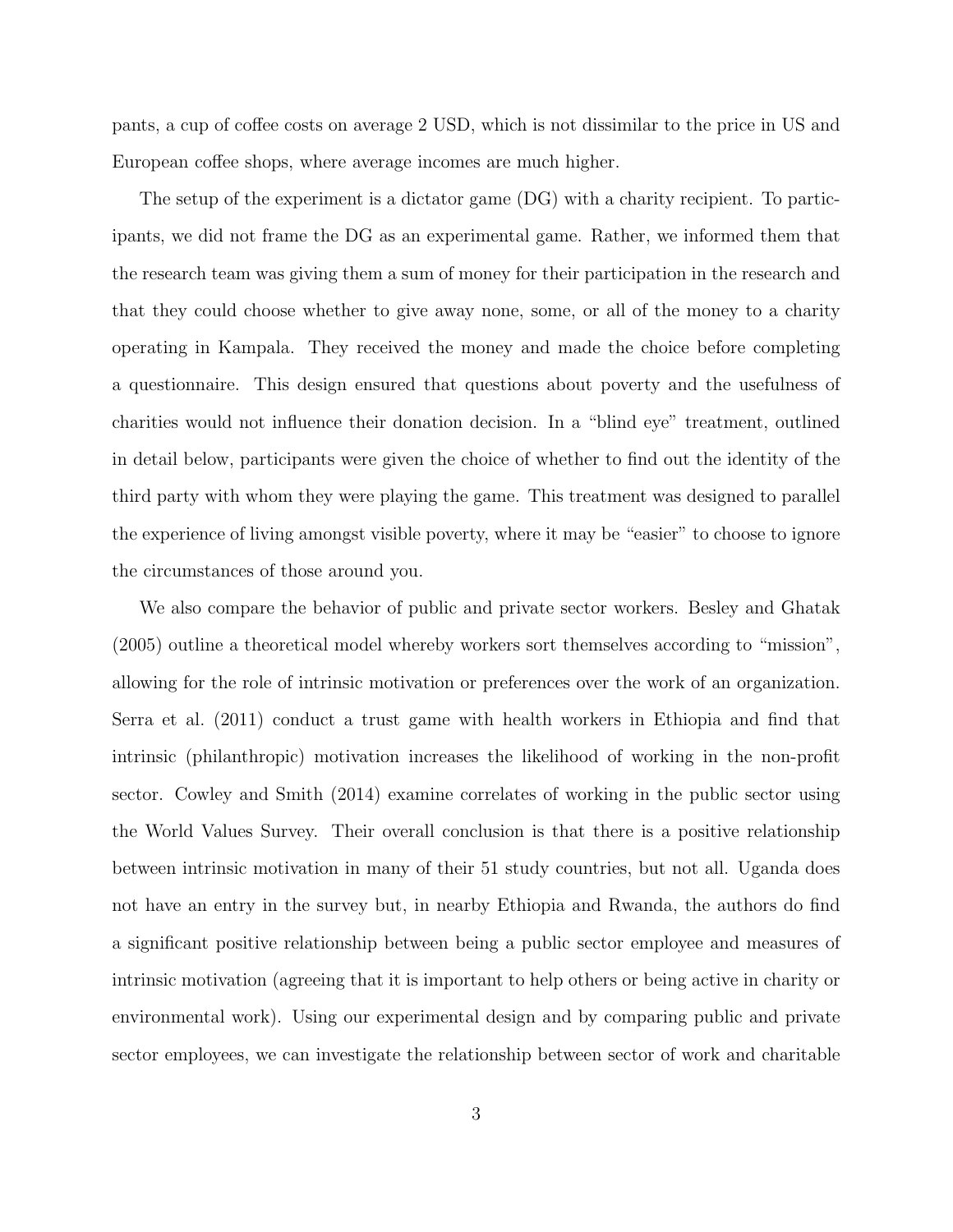giving using decisions involving real sums of money.

In addition to our standard DG, at the end of the survey, participants were asked if they wanted to add any of their own money to their donation. To our knowledge, whilst this is a fairly simple treatment, it has not previously been implemented. In the setting of our modified DG with real money and a charity/NGO partner, we do not argue that the dictator game is identical to the circumstances in which people normally find themselves. However, the addition of this final question more closely replicates such situations. Bardsley (2008) notes that, in everyday life, individuals may be asked on a daily basis either to contribute money to a homeless person on the street or to donate to a charitable organization. These situations can be seen as an individual "playing" a dictator game with their own money. Despite almost 85 per cent of our subjects giving a positive amount of their windfall gain to their chosen charity and almost 30 per cent of participants giving away the full amount, only 5 per cent (or seven people in a sample of 149) chose to give any of their own funds.

The text is organized as follows. In the next section, we review the related literature pertaining to dictator games. Specifically, we focus on research comparing the behavior of student and non-student populations, games conducted with charities, and games in which participants can choose to exit the game, which have similarities with our "blind eye" treatment. Section 3 describes the game design in detail and section 4 specifies the five hypotheses we test with our experimental design. Descriptive statistics and results are presented in section 5. Section 6 concludes and outlines potential areas of future research.

## 2 Literature Review

In the dictator game, participants are given an endowment (real or in token form) and asked to divide the amount between themselves and a third party. There is no strategic interaction, and thus no fear of reprisal, as the third party has no agency. Therefore, giving a non-zero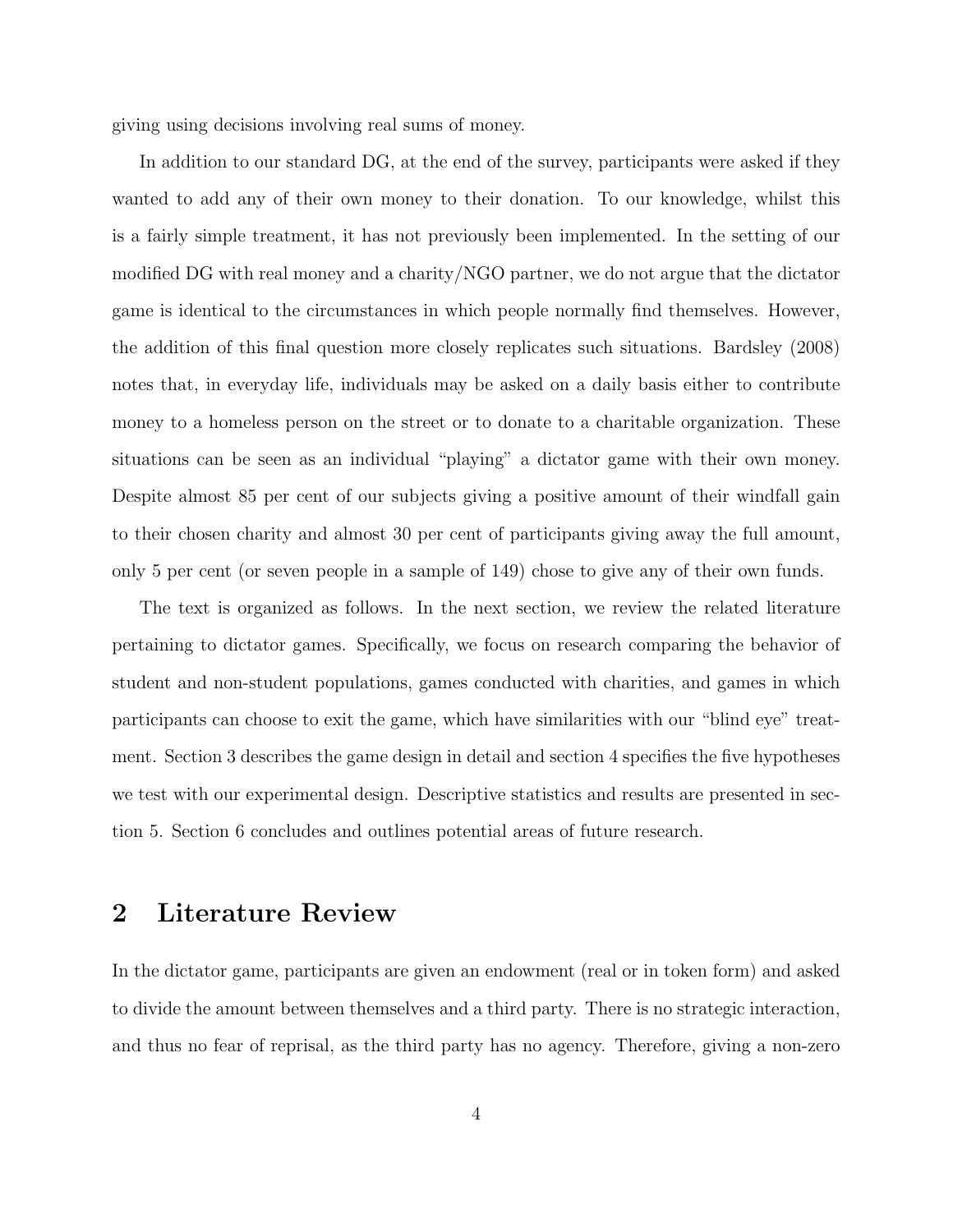amount has been interpreted as altruism, warm-glow (impure) altruism, or the existence of other regarding preferences, such as, inequality aversion (Fehr and Schmidt, 1999) - though this interpretation is disputed (List, 2007; Bardsley, 2008). Many variants of the game exist. Alternative treatments have been developed with regard to the size of the endowment, the sample of interest, real or token endowments, earned or unearned endowments, initial allocations (giving versus taking), and the identity of the recipient.

Several authors have reviewed the numerous papers employing dictator games, including notably Camerer (2003), Cardenas and Carpenter (2008), and Engel (2011), so in this necessarily brief review, we discuss only those findings that are pertinent to our study. As noted above, our game has a) a charity partner, b) a student and non-student sample, c) an unearned endowment (with the option of giving one's own money), and d) a treatment allowing a costless exit from the DG. Therefore, below, we review the literature that examines differences in results when non-student populations participate, results when the partner is a charity, and games where an exit option is introduced.

#### 2.1 Dictator Games in Diverse Populations

Engel (2011) conducts a review and meta-study of hundreds of dictator games and calculates the average donation by dictators across all studies as 28% of the endowment. Regarding the distribution, 36% of dictators give nothing, 16% give half, and just 5% give the full amount. Engel (2011) also finds that when real money is used, the proportion of dictators who give away nothing decreases and the proportion who give away everything increases significantly.

Our study takes place in Uganda and the participants are likely to be much wealthier than those who have thus far been sampled in an African setting. Engel's (2011) meta-analysis finds that "Western" participants are more likely to give zero, but are also more likely to give away everything, than participants from developing countries, though the average amount given is not significantly different in a meta-regression. Duch and Palmer (2004) find that in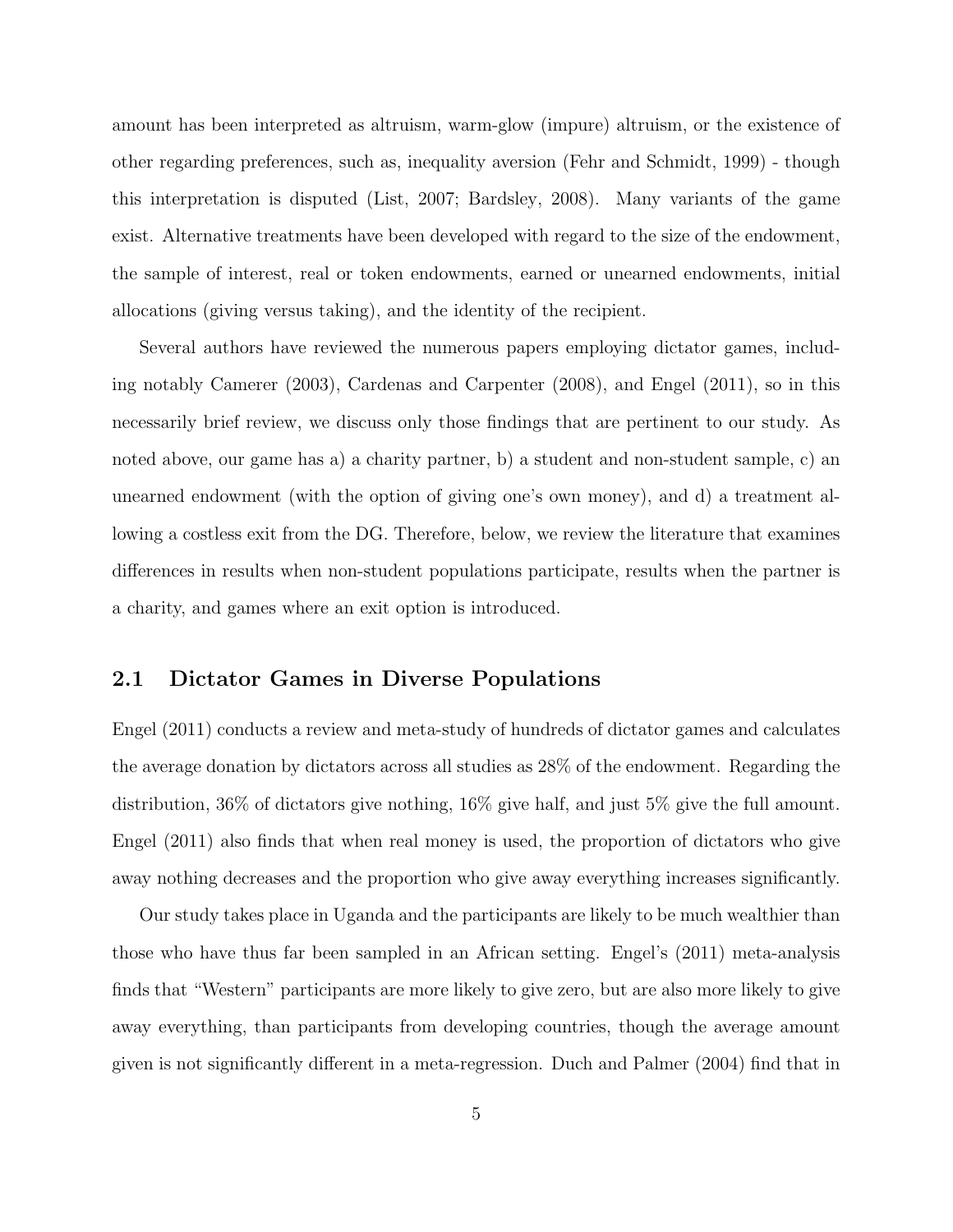Benin, with a sample of non-students, 7.8% give nothing away in a (hypothetical) dictator situation. Henrich et al. (2005) conduct several games including a DG across a broad range of societies and find that in small-scale societies in Africa and Latin America (Orma in Kenya, Hadza in Tanzania, and Tsimane in Bolivia) almost nobody offers zero and that mean offers are much higher than in ("Western") student studies at 31, 20, and 32 percent respectively.

Whilst most early DG research used a pool of students to recruit participants, some recent studies have also recruited non-students. In the aforementioned meta-analysis, Engel (2011) finds that students do give significantly less than non-students. This is confirmed by Belot et al. (2010) who directly compare the behavior of students and non-students in a behavioral lab setting. 57% of students give nothing away compared to only 17% of non-students. The average donation of students is 16% compared to non-students' 35%. Falk et al. (2013) find that non-students make significantly more generous repayments than students in trust games.

A multitude of studies have found that giving in dictator games appear to show people as more altruistic than in everyday life. Bardsley (2008) makes the point that"(s)ince we all face the dictator game all day, every day, it could be argued, the experimental design would appear to score highly on conventional standards of ex-ante external validity"(p.123). Levitt and List (2007) outline five crucial peculiarities of laboratory experiments that may lead prosocial behavior to be significantly different from 'real life' behavior. "1) the presence of moral and ethical considerations; 2) the nature and extent of scrutiny of one's actions by others; 3) the context in which the decision is embedded; 4) self-selection of the individuals making the decisions; and 5) the stakes of the game." (p.154). Though important considerations, we do not see any reason to think that any of these peculiarities would have differential impacts on our three subject types or the two treatment groups.

In laboratory experiments, whether the money involved in a dictator game is earned or randomly distributed has been shown to influence behavior. Smith (2010) provides an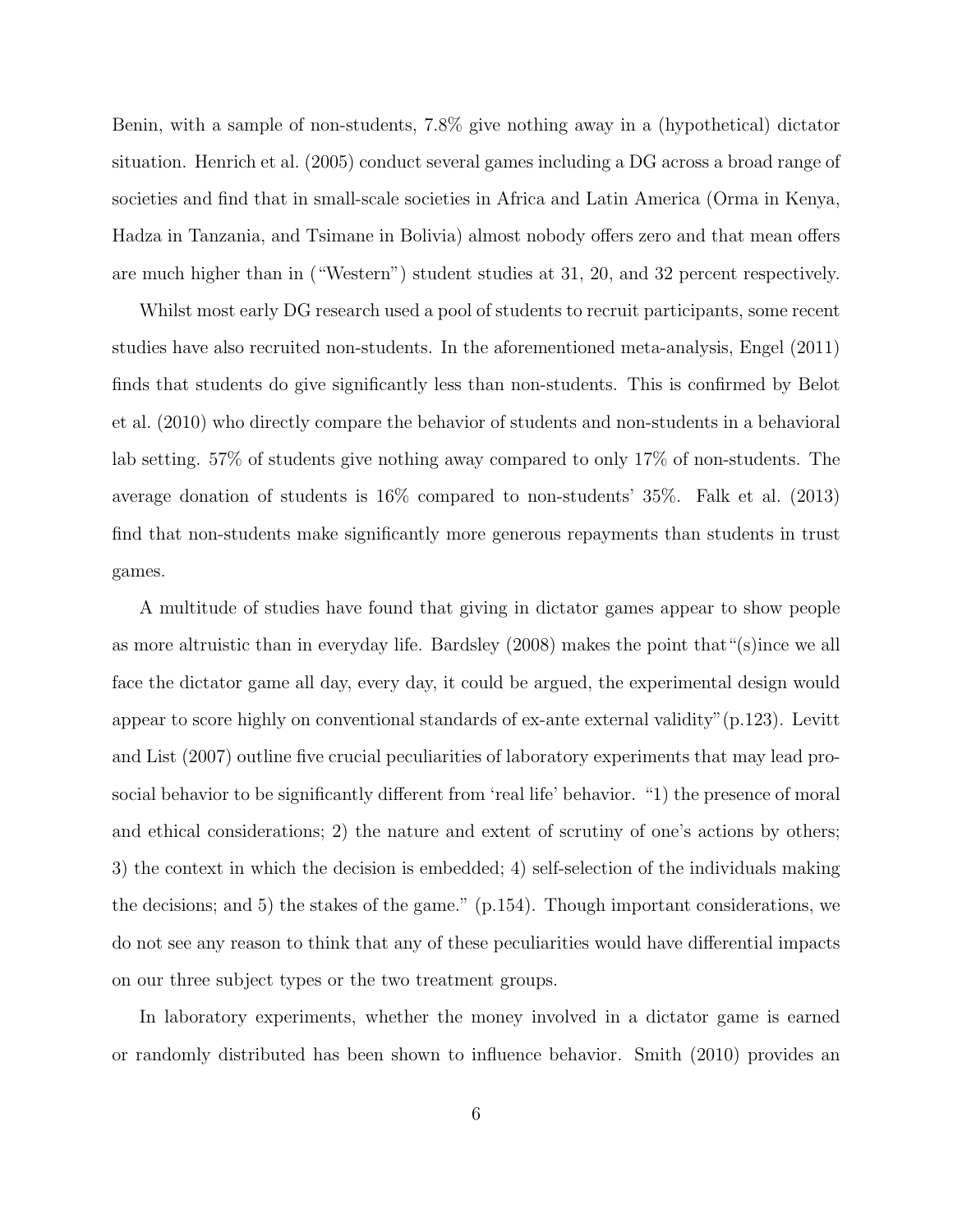overview and examines several assumptions behind economic experimentation that are now generally seen to be unfounded, one of which is that monetary payoffs matter to behavior, but it should not matter who provides the money or how. Oxoby and Spraggon (2008) find that if dictators earn their endowment, they offer significantly less than if it is simply given to them. The authors also find that dictators offer more if the receiver participates in the earnings process. Carlsson et al. (2013) compare windfall and earned endowments in the lab and in the field and finds, in both cases, that participants donate more in the case of a windfall gain. However, Carlsson et al. (2013) also find other differences between lab and field behavior, interpreting it as the importance of the environment in determining choices.

Finally, "experimenter demand" effects may lead subjects to contribute more in an experimental setting because they believe that this is what they are supposed to do or because they want to please the experimenter (Carpenter et al., 2008). Both List (2007) and Bardsley (2008) argue that the generosity observed in dictator games may be an artifact of experimentation. Both authors construct treatments which allow dictators to take money away from their partner and show that this leads to a reduction in giving. Bardsley (2008) conducts two games; a dictator game and a second game which introduces the option of taking. He finds that participants choose to walk away with a significantly higher share when allowed to take from their partner. List (2007) expands on the design in order to extract a "moral" cost function (p.485) and finds that when giving and taking options are symmetric (take \$1, receive \$1) those with the option to take, do take significantly more.

Zizzo (2013) criticizes dictator games as being uninformative about altruistic preferences, due among other reasons, to their being easily influenced by such things as framing and experimenter demand effects. In our set-up (described in section 3), the experimenters were three white females aged 30-45, so there is a strong possibility that this may lead to an increase in average giving (Cilliers et al., 2013). However, it is unlikely to explain the differences in between-subject behavior observed in our study. Cilliers et al. (2013) vary foreigner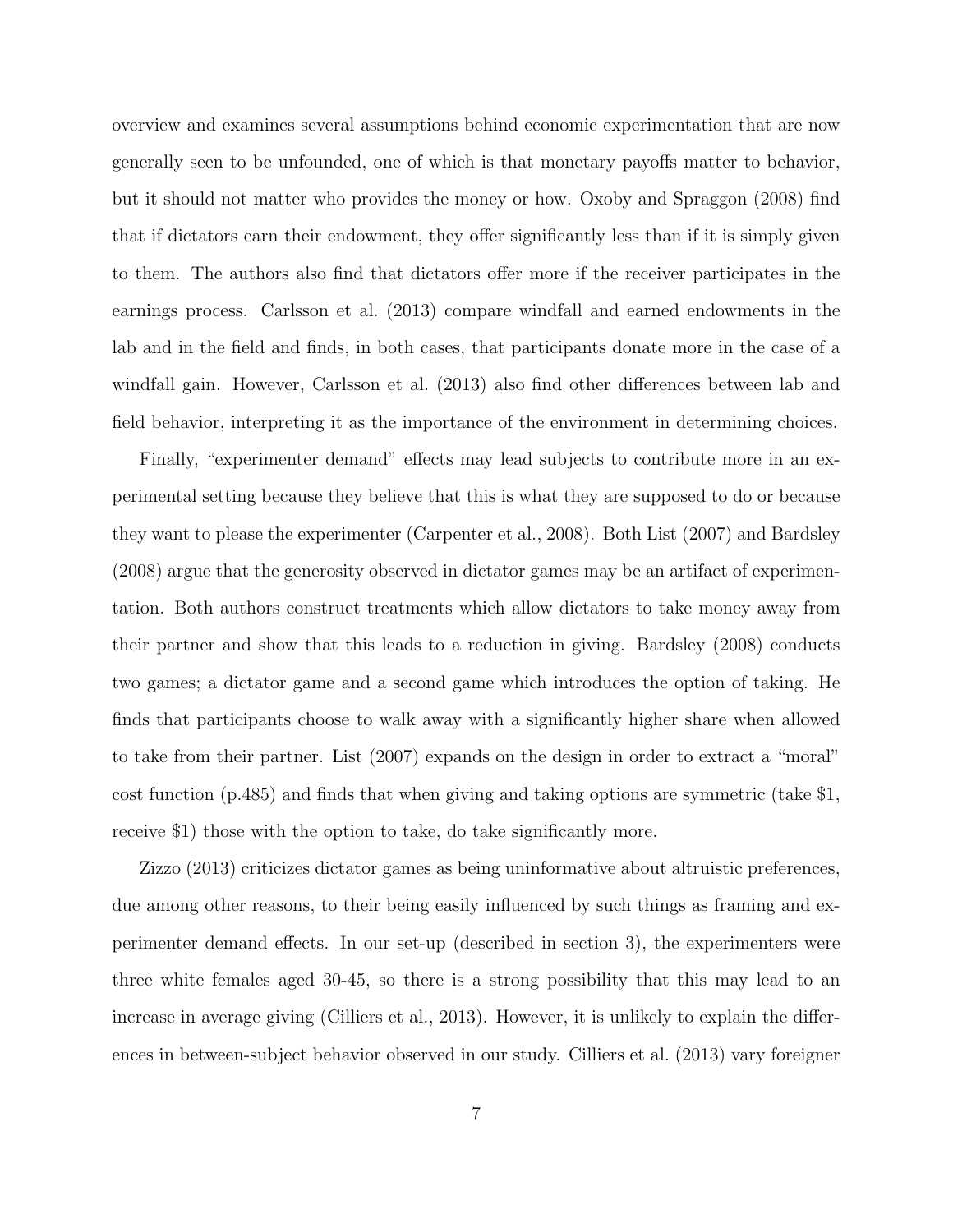presence when conducting behavioral games in Sierra Leone. They find that the presence of a white foreigner increases contributions in a dictator game. Moreover, the impact of the foreigner presence is smallest among participants where the perceived power differential between the player and the experimenter is smallest. Therefore, if similar experimenter demand effects are present in our study, we would expect them to be smallest for our "wealthy" urban participants, and either no different between the Ministry of Finance personnel and the university students, or, if anything, smaller for the civil servants. This would mean that our estimates would if anything underestimate the differential effects between subject types.

#### 2.2 Charity Dictator Games

Relevant to this study, Engel (2011), in his meta-study, finds that "deserving recipients" receive considerably larger shares of the endowment. The proportion of those who give the full amount to a charity or an individual described as more deserving rises to 20% from almost zero and those who keep everything reduces to 20% from just under 40%. To our knowledge, Eckel and Grossman (1996) is the first laboratory experiment to replace an anonymous partner with a deserving cause (a charity; the American Red Cross) as the partner. They find that participants are more generous in their contributions to the charity than when paired with an ananoymous peer. The authors also find that women are more generous than men.

Carpenter et al. (2008) further developed this area of research and allowed participants to choose between 13 charities (participants could also choose a charity of their choice if they preferred). Moreover, the study compares students and the "normal" community. Their findings suggest that students give more than those in Eckel and Grossman (1996), which the authors attribute to allowing the participants a choice of charities. The authors also find that students, on average, give less than community members. Community members wrote down their own charity more often than students (interpreted as possibly indicating stronger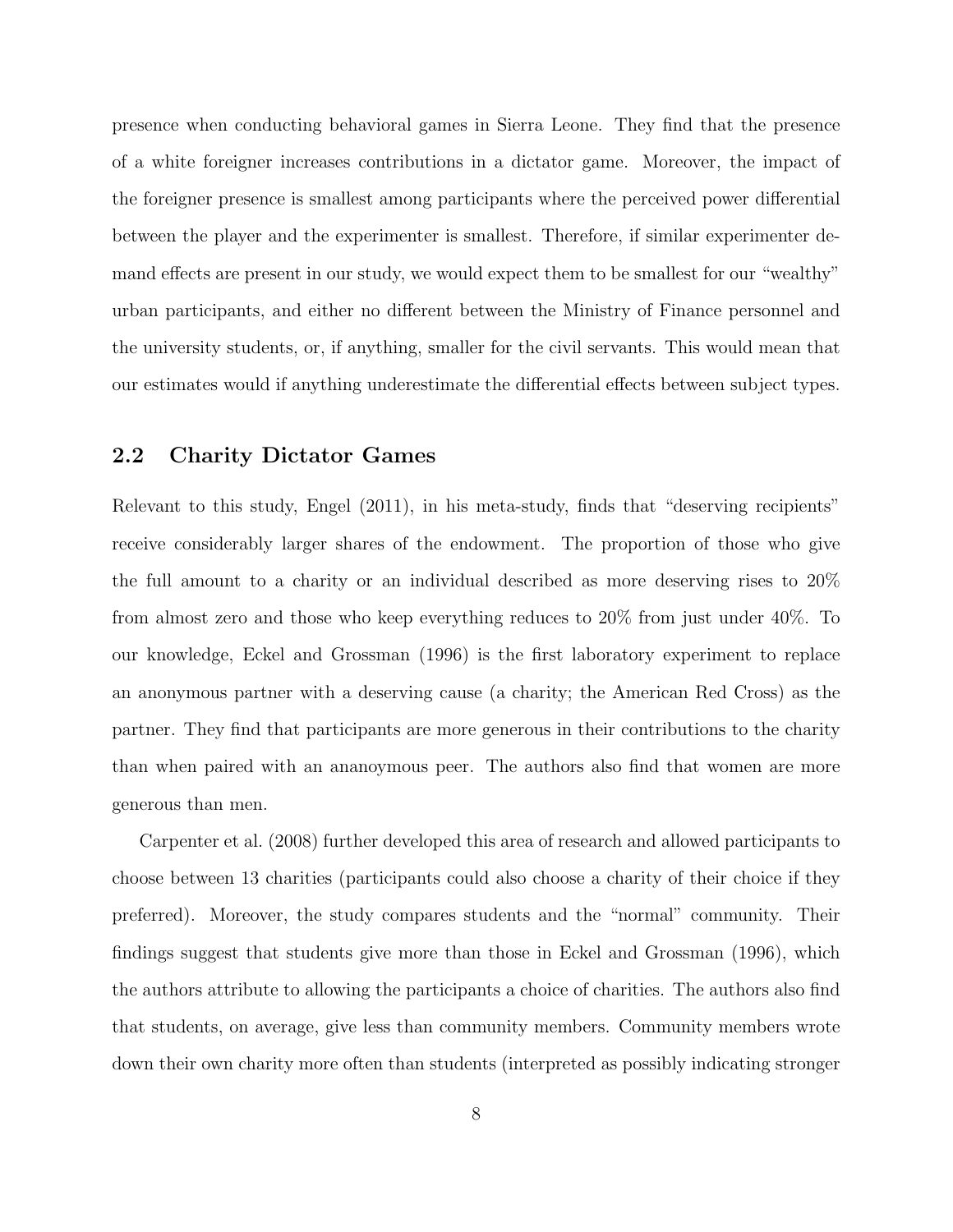preferences for charities) and 40% of participants allocated the full amount to the charity (100 USD).

Grossman and Eckel (2012) follow up their earlier work involving dictator games with a charity as a partner. In three treatments, the initial division of the endowment varies. It is given either a) entirely to the dictators, b) to the charity, or c) divided equally between the two. The authors find that "the initial even split acts, on average, as a powerful focal point" (p.14), meaning that dictators do not tend to deviate far from the initial endowment split. Moreover, treatment a) has significantly less sharing than c) and b). Fong and Luttmer (2011) extend the analysis of charity dictator games with the addition of framing comments to their treatments. In their set-up, the framing includes language that indicated the worthiness of a recipient charity. The authors find that perceived worthiness of the recipients does significantly increase giving to the charity. Small et al. (2007) summarize the evidence demonstrating that people tend to donate more to 'identifiable victims' (i.e. an example of a specific person who would be affected by the donation) rather than statistical victims (e.g. 10,000 people die of X per year). They show that a treatment alerting participants to such heuristic biases does reduce the amount given to the identifiable victims but does not increase the amount given to statistical victims, resulting in an overall reduction in giving.

In summary, the findings of DG games in the existing literature show that playing with real money and partnering with a charity (as well as providing choice in the determination of the charity) elicit higher rates of giving than in a "baseline" laboratory experiment. Hence, a priori, we expect students in our sample to behave less generously than non-students and, possibly, for Africans to act more generously than Westerners (though this difference may be difficult to separate from an income effect).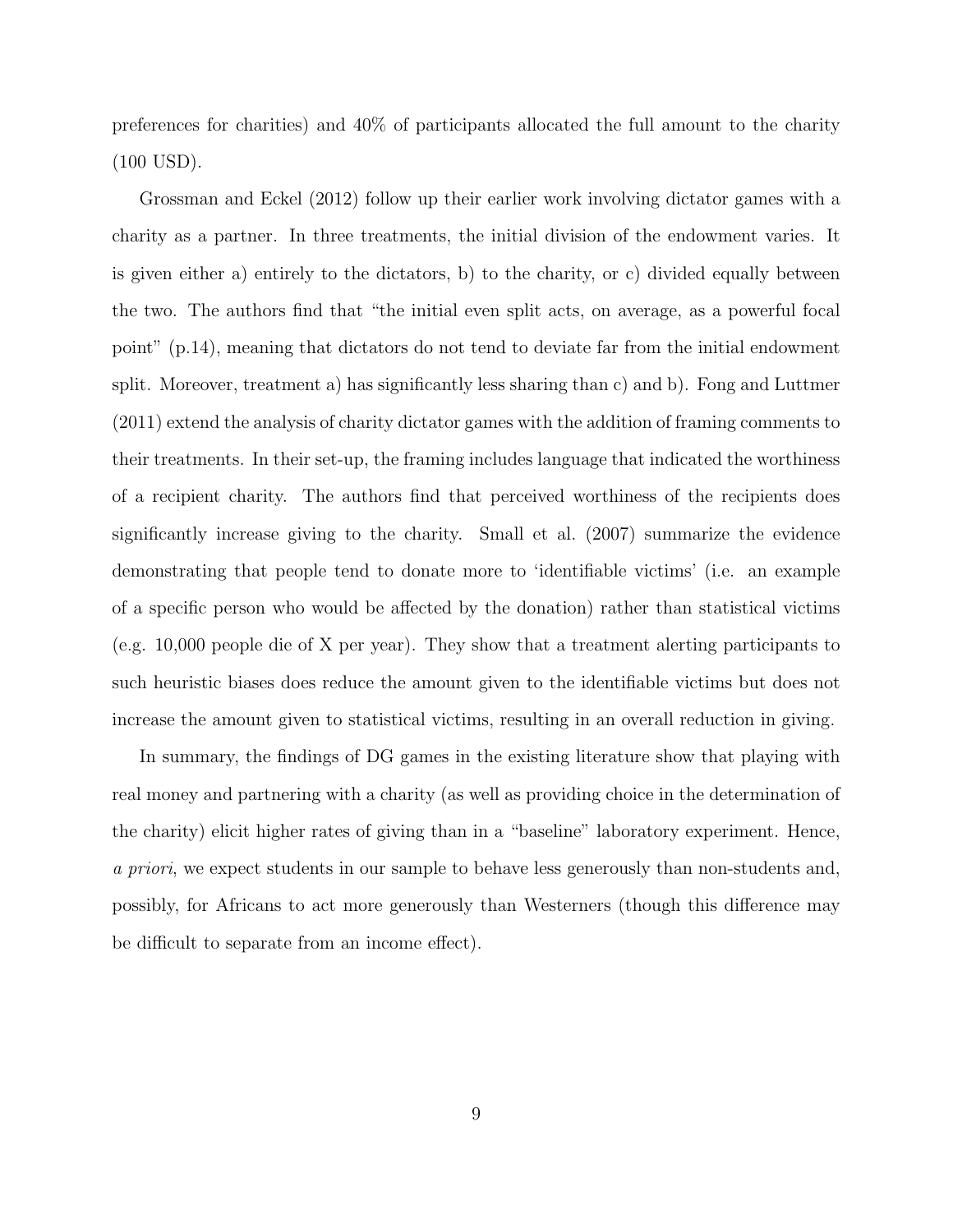#### 2.3 Games with Exit Options

Our experiment also relates to the small literature concerning exit options in dictator games. Dana et al. (2006) allow a "costly exit" option from a dictator game, whereby participants could exercise an option to walk away with less money (\$9, rather than a \$10 endowment for the dictator game) in exchange for their partner-recipient not receiving the information that they had been part of a dictator game. The authors argue that this option should not change behavior. Since the dictator game is a one-shot interaction, with no opportunity for reciprocal behavior (punishment) by the recipient, the decision made does not have any further consequences for the payoff of the subject who plays the role of the dictator than their initial choice of how to split the endowment. However, 28% of participants took the exit option. In a further treatment, the exit option was offered, and, independent of whether or not the exit option was taken, all participants were informed that recipients would not receive information about why they received (any) money.<sup>3</sup> In this treatment, only  $1\%$  of dictators chose the exit option. The authors, therefore, conclude that despite predictions of economic behavior, some people choose to reduce their own payoff in order to avoid appearing selfish to others. Broberg et al. (2007) develop this further and allow participants to decide their reservation price. They find that more generous dictators are more willing to exit.

In our treatment, we aim to test the idea that some wealthy individuals who live in an environment where they are surrounded by substantial poverty, including begging on the street, may be prone to the idea of "turning a blind eye" to the situation. We test whether, when given the option of not receiving any information regarding the recipient, people simply choose to take the money and "not think about it".

Similarly, Jacobsen et al. (2011) play one round of a charity dictator game with student nurses and real estate students. They then allow a (costly) exit option, whereby the par-

<sup>&</sup>lt;sup>3</sup>Recipients received their participation fee with a note that said "an additional payment of  $\frac{1}{2}$  is attached to this note".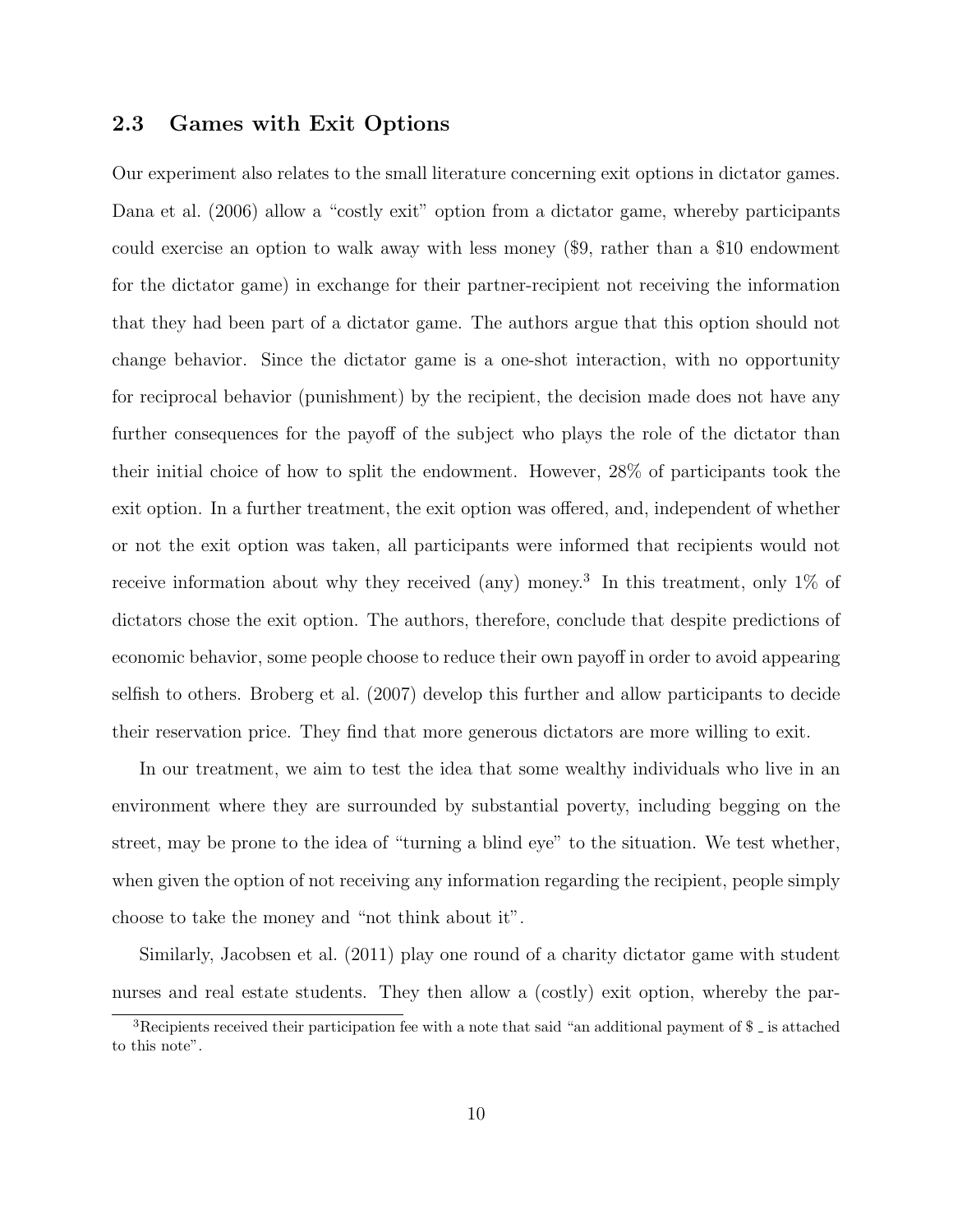ticipant is given the option of receiving a payout of less than the full endowment and not having to make a choice concerning sharing with the charity. They find that whilst nurses are more generous than real estate brokers in the first DG, they are also more likely than brokers to take this exit option. The exit option has, however, only a 50:50 chance of being implemented (the participant chooses an envelope from a choice of two, one contains the exit, the other contains the same DG). Therefore, the authors cannot separate the role of risk or uncertainty aversion (or the benefits that participants see in a larger choice set) in choosing between the two options. Our treatment is somewhat simpler, as described below, participants are randomly allocated to the "blind eye" treatment, the exit option is not costly, and does not contain an element of risk.

## 3 Game Design and Sample Selection

A sample of 149 participants in Kampala, Uganda participated in the study in March and April 2013. The sample was stratified by sector and potential participants were approached at the Ministry of Finance, the College of Business and Management Sciences at Makerere University, and several relatively upscale cafes in Kampala. Each potential participant was approached by one enumerator and asked if they were willing to participate in a research study. They were then given a one-page document briefly outlining the project. The document was intended to provide sufficient information to enable potential participants to decide whether they wanted to participate in the study.

The document stated that the research is part of an economic study of people living and working (or studying) in Kampala and that the information collected was only to be used by researchers for the purpose of academic analysis. Their participation would take approximately 10 minutes and they would be asked to make some decisions and to complete a short questionnaire of 2 pages. They were informed that no one, including the researchers,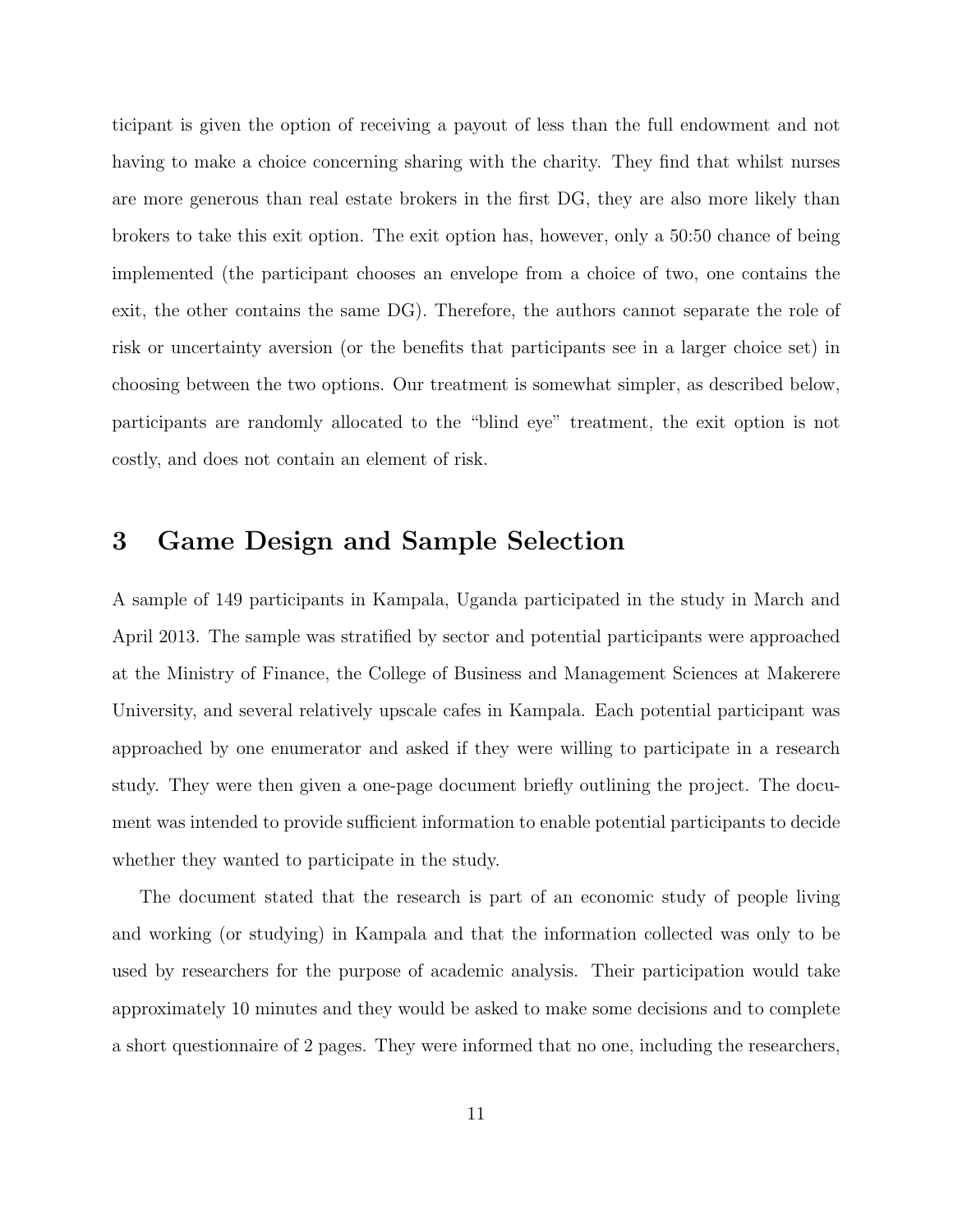would be able to see their individual responses and that they themselves would place all of their responses in a sealed envelope. The research team would then open the envelope together with others, so no one would be able to identify any individual answers or choices. Moreover, the participant would not be asked for their name and no identifying information about them would be used in the research.

Those individuals who agreed to participate in the study were randomly assigned to one of two treatments. The first treatment is a standard dictator game played with a charity while the second treatment introduces an additional choice by the participant which reveals the identity of the third party with whom they are playing the game. These two treatments are described below.

In the standard treatment, each participant is given an envelope which contains the instructions for their participation. The instructions state that the research team is giving them 20,000 Ugandan Shillings (UGX) for participating in the research project. At the time of the study, 20,000 UGX was equal to approximately 8 US dollars. The 20,000 UGX was placed in an envelope labelled "FUNDS" in 2,000 UGX bills. The instructions then state that the participant is to decide to give none, some, or all of the 20,000 UGX to one charity of their choice from a list of 23 charities operating in Uganda<sup>4</sup> listed on the back of the instruction sheet. The charities include both local and international NGOs operating in Uganda in sectors concerning children, poverty alleviation, human rights, or animal rights, and include both religious and non-religious organizations. Participants placed the amount of money they wished to keep for themselves in the envelope labelled "TAKE WITH YOU" which they took with them at the end of the activity, regardless of whether they had kept any money for themselves. Participants also placed the amount of money they wished to give to the charity in the envelope labelled "LEAVE WITH RESEARCH TEAM" and returned

<sup>4</sup>The 23 charities were chosen based on previous research conducted by the authors in Kampala. In that study, participants were asked to choose a charity to which they wanted to donate project funds. The 23 most popular charities were included here.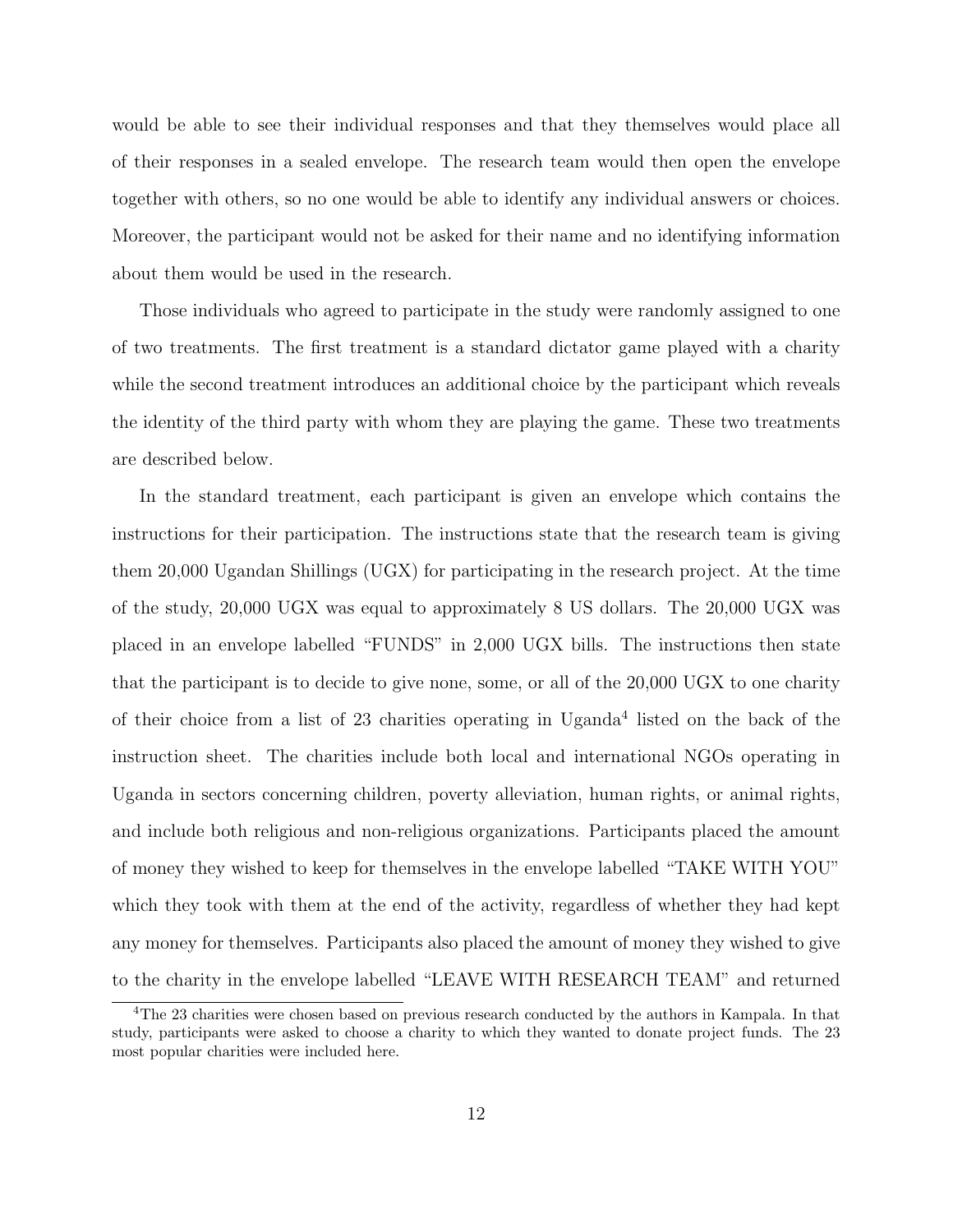it to the research team, regardless of whether they gave any money to a charity, along with the instructions and the completed questionnaire.

In, what we will refer to as, the "identity" treatment, participants were given the same instructions as those in the standard treatment. However, instead of choosing between keeping the money for themselves and giving it to a charity of their choice, the instructions stated that they were to decide to give none, some, or all to a third party. They were also given the option of finding out the identity of the third party, at no cost, by opening an envelope labelled "IDENTITY". If the participant chose to open the "IDENTITY" envelope, the instructions stated that the third party was a charity of their choice from the same list of 23 charities as in the standard treatment. The instructions also stated that even if they chose to open the "IDENTITY" envelope, they were under no obligation to give away any of the 20,000 UGX. This treatment was included in order to analyze the idea that some individuals "turn a blind eye" to the poverty surrounding them by ignoring the problem. Therefore, our hypothesis is that individuals who received the "IDENTITY" treatment would give, on average, less to the charity than those who received the standard treatment. We also analyse the characteristics of individuals who choose to open the "IDENTITY" envelope, compared to those who do not.

After making their decisions regarding the distribution of the 20,000 UGX, participants completed a brief questionnaire regarding their socio-economic characteristics as well as their attitudes regarding the general performance of charities/non-governmental organizations in Uganda. In addition, those individuals who were randomly assigned to the standard treatment, as well as those who opened the "IDENTITY" envelope, were asked questions regarding their choice of charity. A final question asked participants if they wished to add their own money to the amount already placed in the envelope for the charity. If they chose to do so, they were asked to include this money with the questionnaire when they returned the envelope containing all of the project documents. This additional question was included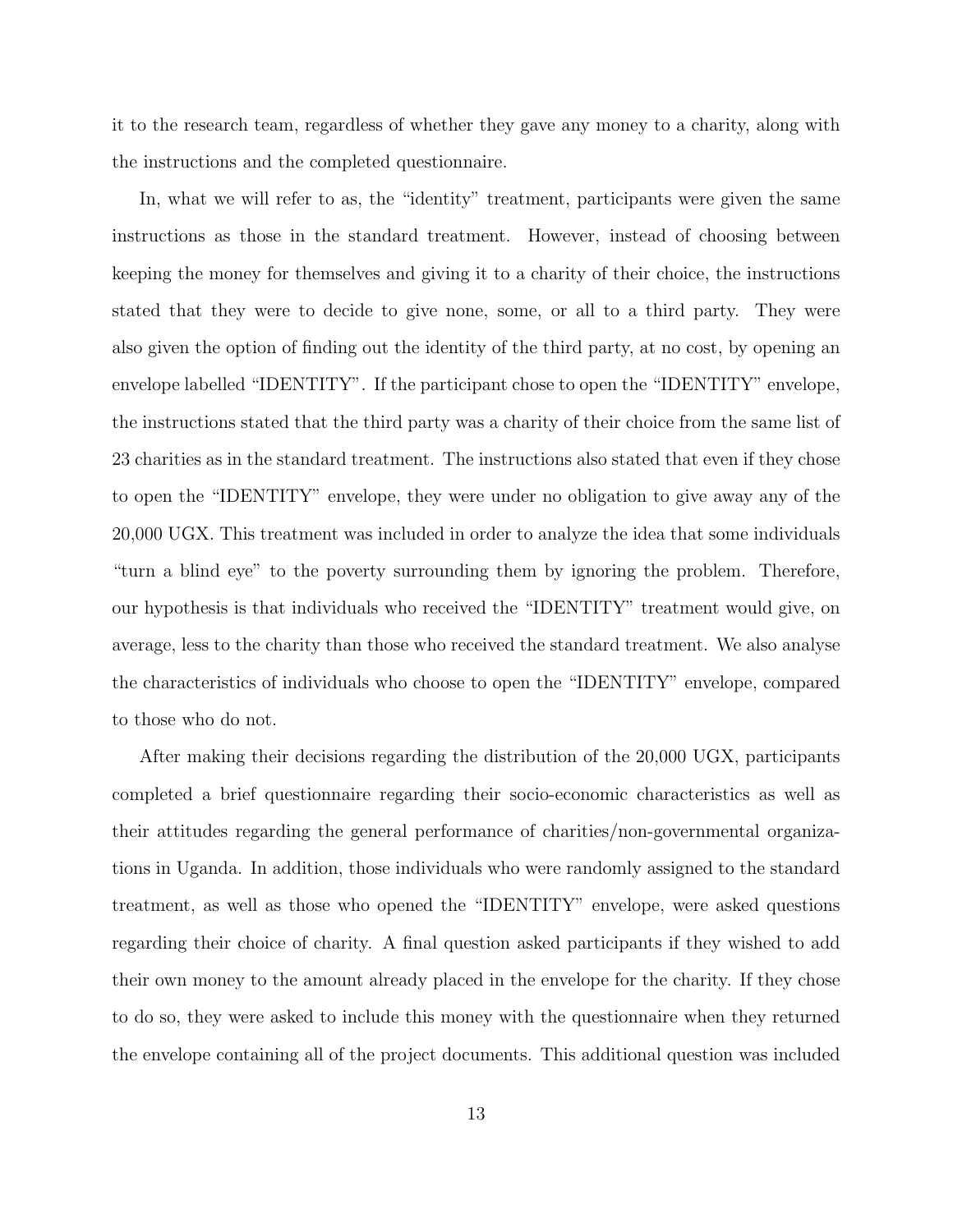to investigate one of the puzzles of dictator games; that people are generally more generous/altruistic in such games than they appear to be in everyday life. One of the proposed explanations for this finding, noted above (Bardsley, 2008), is that such dictator games rely on individual choices over a windfall gain and not over their own money. This additional question is relevant only for those participants who chose to give the entire 20,000 UGX to a charity.

# 4 Theoretical Motivation and Hypotheses Regarding Game Behavior

In the standard dictator game, where an individual is asked to divide an amount between themselves and an anonymous agent, a self-interested utility maximizing agent as the dictator should keep the full amount. However, results from experimental settings do not support this prediction. As such, individual preferences have been modified to include social preferences; a payoff to the individual from increasing the utility of their anonymous partner. In this section, we extend this theoretical foundation to the dictator game played with a charity. We then present 5 hypotheses regarding the game outcomes based on our theoretical framework.

In our experimental setting (abstracting from the identity treatment), the dictator must decide how much, if any, of the 20,000 UGX unearned endowment to give to the charity of their choice (from the list of 23 charities). In making this decision, the dictator maximizes their expected utility from all of the 11 possible choices.<sup>5</sup> An individual who cares only about their own income would choose to keep the full amount. However, individuals may derive utility from giving to the charity.

Andreoni (2006) outlines four explanations for charitable giving. First, the charity may <sup>5</sup>The dictator can choose to give 0, 2,000, 4,000, 8,000, 10,000, 12,000, 14,000, 16,000, 18,000, or 20,000 UGX.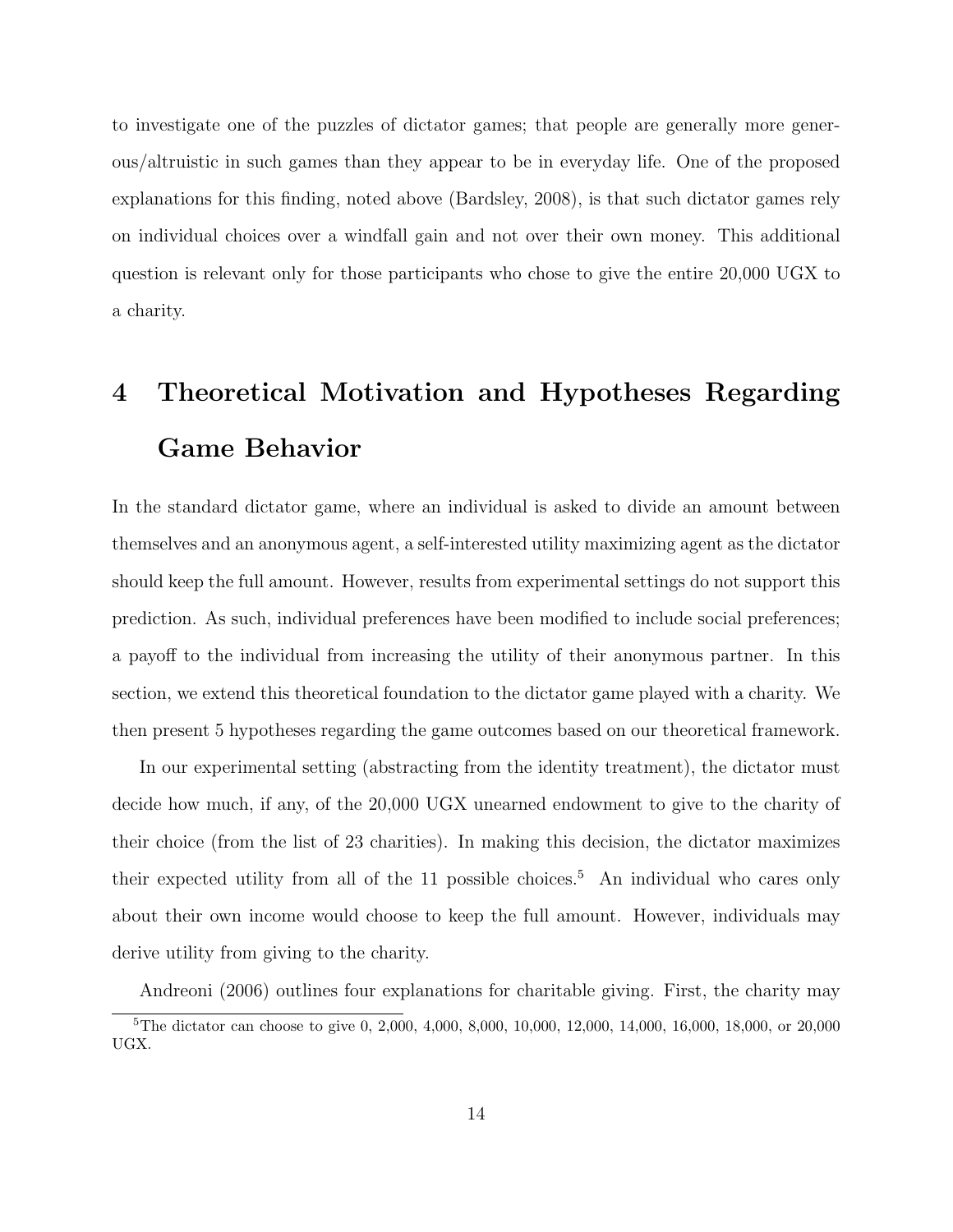contribute to the production of a public good which the individual consumes. For example, in our experimental setting, the dictator may attend the Church of Uganda, one of the charities in our game, and may, therefore, benefit from donations to the charity in the form of improvements to the church building or services.

Second, an individual may donate because of "enlightened self-interest"; the possibility that they will benefit from the charity in the future. For example, the dictator may choose to donate to The Aids Support Organization, another charity in our game, because of the possibility they will need its assistance in the future.

Third, an individual may choose to donate to a charity for purely altruistic reasons; because they get utility from the benefits to others of the donation. In these three cases, the individual cares about the total supply of the charitable good. However, as noted by Andreoni (2006), these three explanations cannot explain giving in situations where either the contribution amount is small so that it is unlikely to significantly affect the quality of the public good or the provision of services (as is likely the case in our experiment) or when there is no possibility for the individual to benefit, either now or in the future, directly from the charity. For example, unless an individual in our sample has or will abandon an animal, they are unlikely to benefit directly from the Uganda Society for the Protection and Care of Animals.

Therefore, a fourth explanation has been proposed to explain such instances of philanthropy; that an individual may get utility simply from the act of giving, often referred to as a "warm glow". This is the most likely explanation for charitable giving in our experimental setting where the amount of the endowment is small when compared to the budgets of the charities and where very few of the charities provide public goods likely to be consumed by our participants. Therefore, we focus on this "warm glow" explanation for charitable giving in the simple framework below.

In our experimental setting, an individual gets utility,  $U$ , from the amount of the en-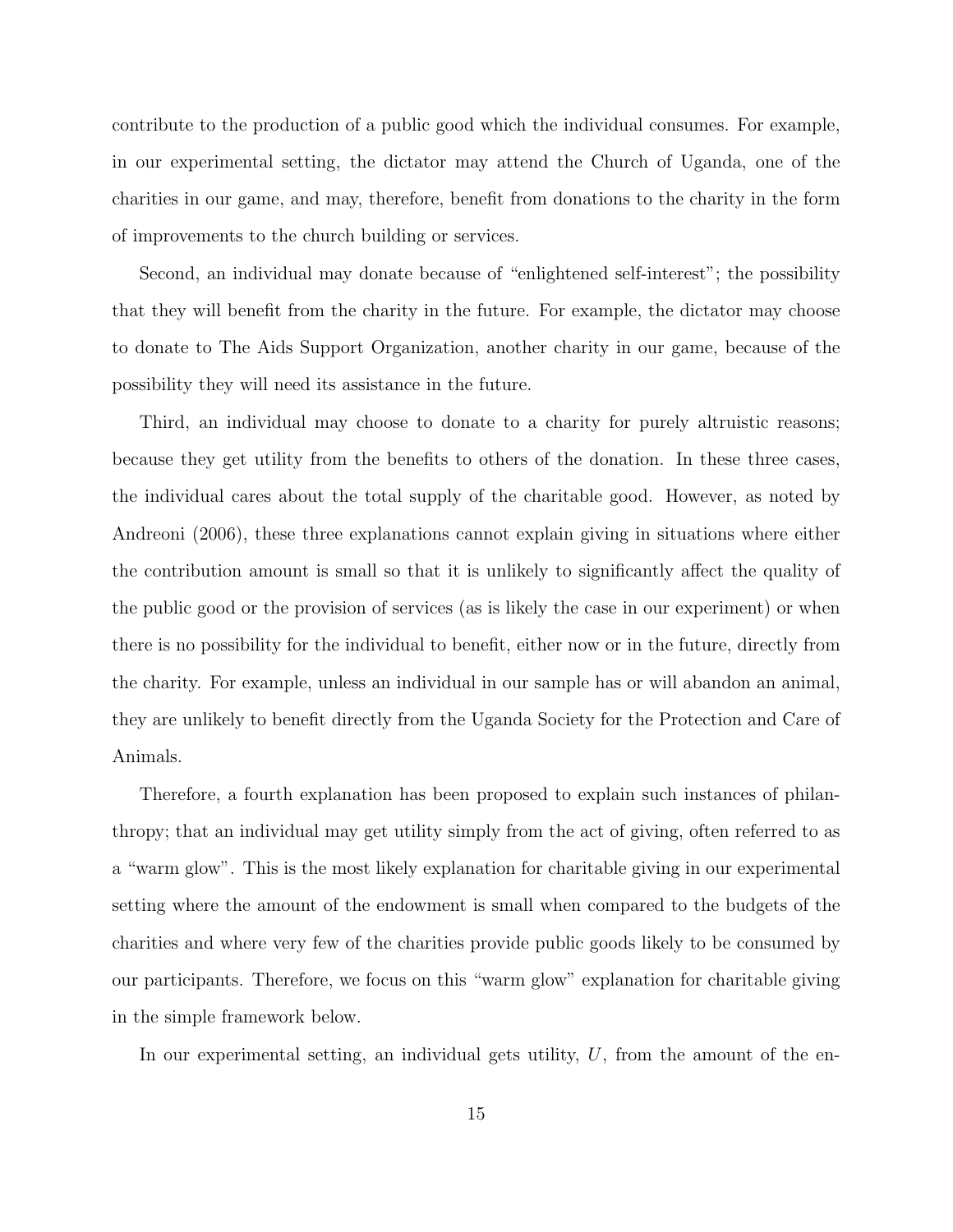dowment that they keep,  $X$ , and from the amount they donate,  $D$ , from the "warm glow" they experience from donating. Their utility with respect to the amount they donate/keep depends on their individual socio-economic characteristics, specifically on their income level, Y, and on their preferences regarding charitable giving, V. We denote  $U = U(X, D|Y, V)$ . Each dictator maximizes their utility by choosing the amount to donate, including the option of donating zero. Participants face the standard budget constraint for a dictator game where the sum of the amount the individual chooses to keep and the amount they choose to donate must equal the endowment, E. The budget constraint is, therefore,  $X + D = E$ . In the final question of our post-game questionnaire, we allow participants to donate their own funds, thus increasing  $E$  to, in theory, the amount of money they were carrying at the time of the game.

Participants maximize their utility by equating the marginal utility of donating with the marginal utility of keeping the funds. We assume diminishing marginal utility to both the amount donated and the amount kept. We also suppose that the marginal utility of X is decreasing in income,  $Y$ , and that the marginal utility of donating is increasing in  $V$ , a participant's attitudes towards giving; specifically, how positive the participant's opinion is of the effectiveness of their donation, their opinion of charities/their chosen charity, and the deservingness of the recipient. We, therefore, assume the following:

- $\frac{\partial U}{\partial X} > 0$ ,
- $\frac{\partial U}{\partial D} \geq 0$ ,
- $\left(\frac{\partial U}{\partial X} \mid Y = Y_1\right) > \left(\frac{\partial U}{\partial X} \mid Y = Y_2\right)$  if  $Y_1 < Y_2$ ,
- $\left(\frac{\partial U}{\partial D} \mid V = V_1\right) \ge \left(\frac{\partial U}{\partial D} \mid V = V_2\right)$  if  $V_1 > V_2$ .

As noted above, we introduce an "identity" treatment where individuals were given the option of "turning a blind eye" to the identity of their partner in the game. We hypothesize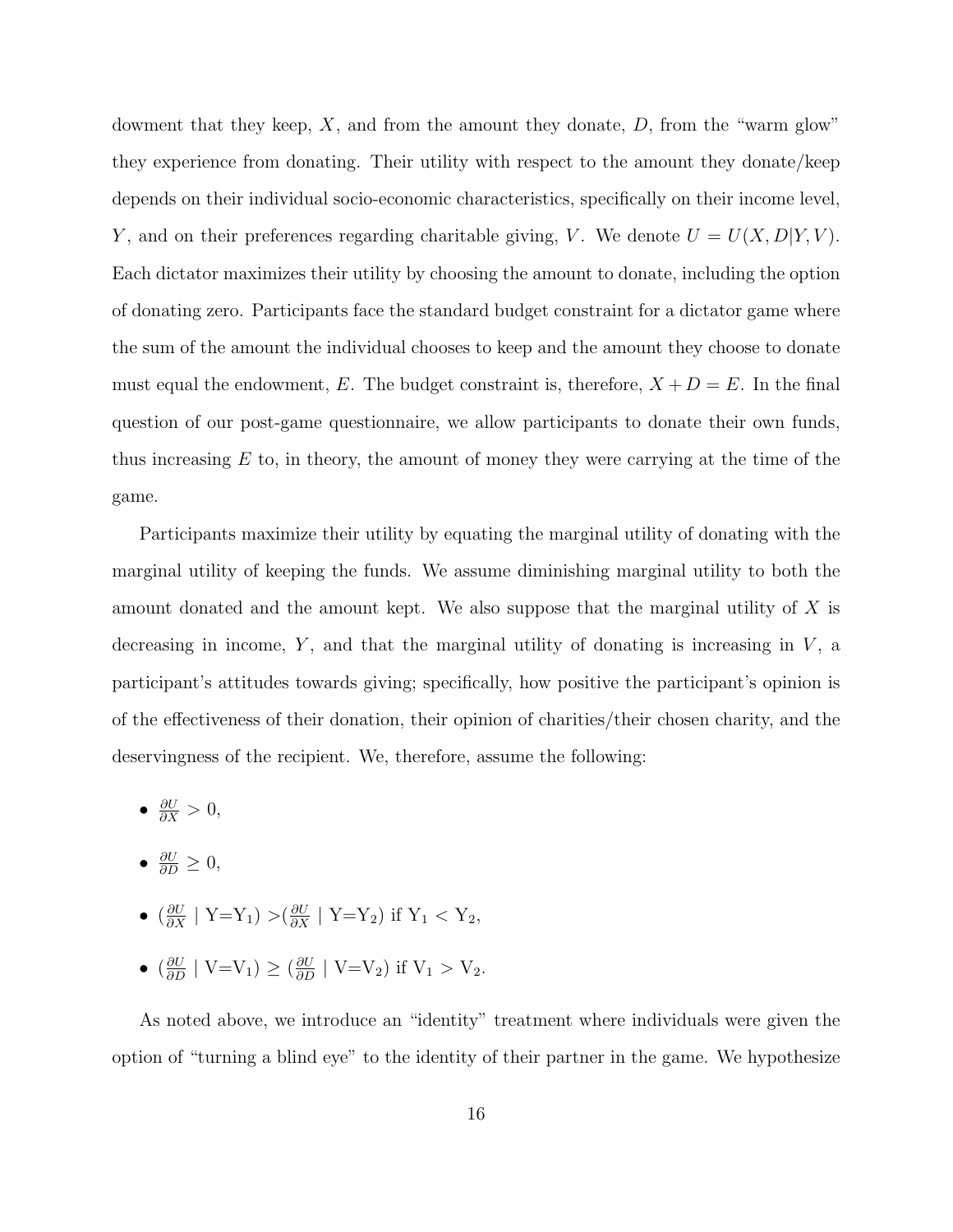that the addition of this exit option will decrease the amount donated. We think it likely that participants' priors regarding the identity of their partner are of someone weakly less worthy than a charity, for example, another individual playing the game. Therefore, we expect the average donation in the subsample of participants who played the game with the exit option to be lower than that of the original treatment. Moreover, we expect this decrease to be driven by those participants who chose to not find out the identity of their partner.

We therefore test the following five hypotheses concerning behavior based on the theoretical framework described above:

Hypothesis 1: The provision of an "exit option" will decrease the amount donated.

Hypothesis 2: Allowing the amount given to exceed the endowment will increase the amount donated.

Hypothesis 3: An individual's ranking of the charity will be positively correlated with the amount donated.

Hypothesis 4: The amount donated will be increasing in the perceived 'worthiness' of the recipient.

Hypothesis 5: The amount donated will be increasing in income.

To our knowledge, hypothesis 2 has not been previously tested. The most closely related concept is games in which subjects "earn" real money in a task and then play a dictator game (e.g. Small and Loewenstein, 2003, where participants complete a survey to earn 5 USD and then play a dictator game). Such studies find that giving is significantly reduced when the endowment is earned (see also literature review above).

To test hypotheses 3 and 4, we use information from the post-game questionnaire related to charitable giving and the worthiness of recipients. We asked all respondents if they agreed or disagreed (and how strongly) with the following statements. Firstly, that " NGOs are doing good work in Uganda.". In addition, for those respondents who played our standard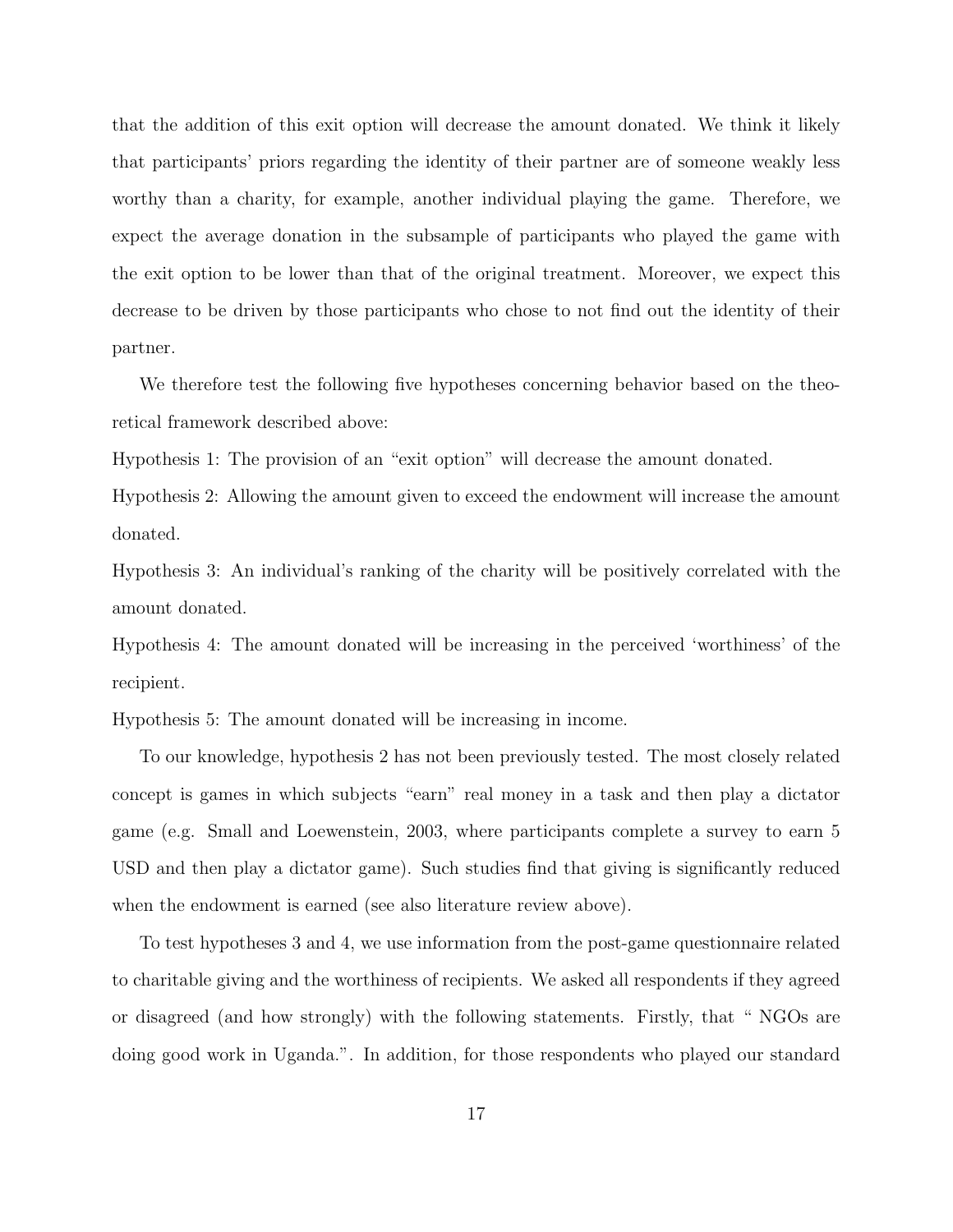dictator game and those in the "identity" treatment group who chose to find out the identity of their partner, we asked "On a scale from 1-10 where 1 is very poor and 10 is excellent, how would you rate this charity?". The quality of a charity can be learned by experience with the charity, either directly or indirectly through research on the effectiveness of the charity. Individuals' opinions of the quality of the charity relate directly to the benefits they foresee from their donation. We also hypothesize that the more people agree with the statement that "Some people are poor through no fault of their own.", the higher the utility they receive from donating. This statement relates to how deserving one believes recipients are of the charity's help (conditional on the charity being related to poverty alleviation).

With regard to hypothesis 5, unfortunately, we do not have data on income. However, we do have information on age, a proxy for experience, and occupations; both of which should be correlated with income. We define three occupation categories in our setup: University students, Ministry of Finance personnel, and other. We assume that average income is lowest for students, followed by Ministry personnel. The other category comprises both private and public sector employees, NGO workers, volunteers, and the self-employed. As these individuals were interviewed in relatively upscale cafes, we assume that their average income level is the highest amongst our three categories. As noted in the literature review, almost all studies comparing students to non-students have found them to behave less generously in the DG. Whether this is an income effect or a "student" effect, we would a priori expect students to give less than non-students.

## 5 Results

#### 5.1 Sample Characteristics

As noted above, the sample includes Ministry of Finance (MOF) personnel, Makerere University students studying economics, and clients at various cafes in Kampala, and includes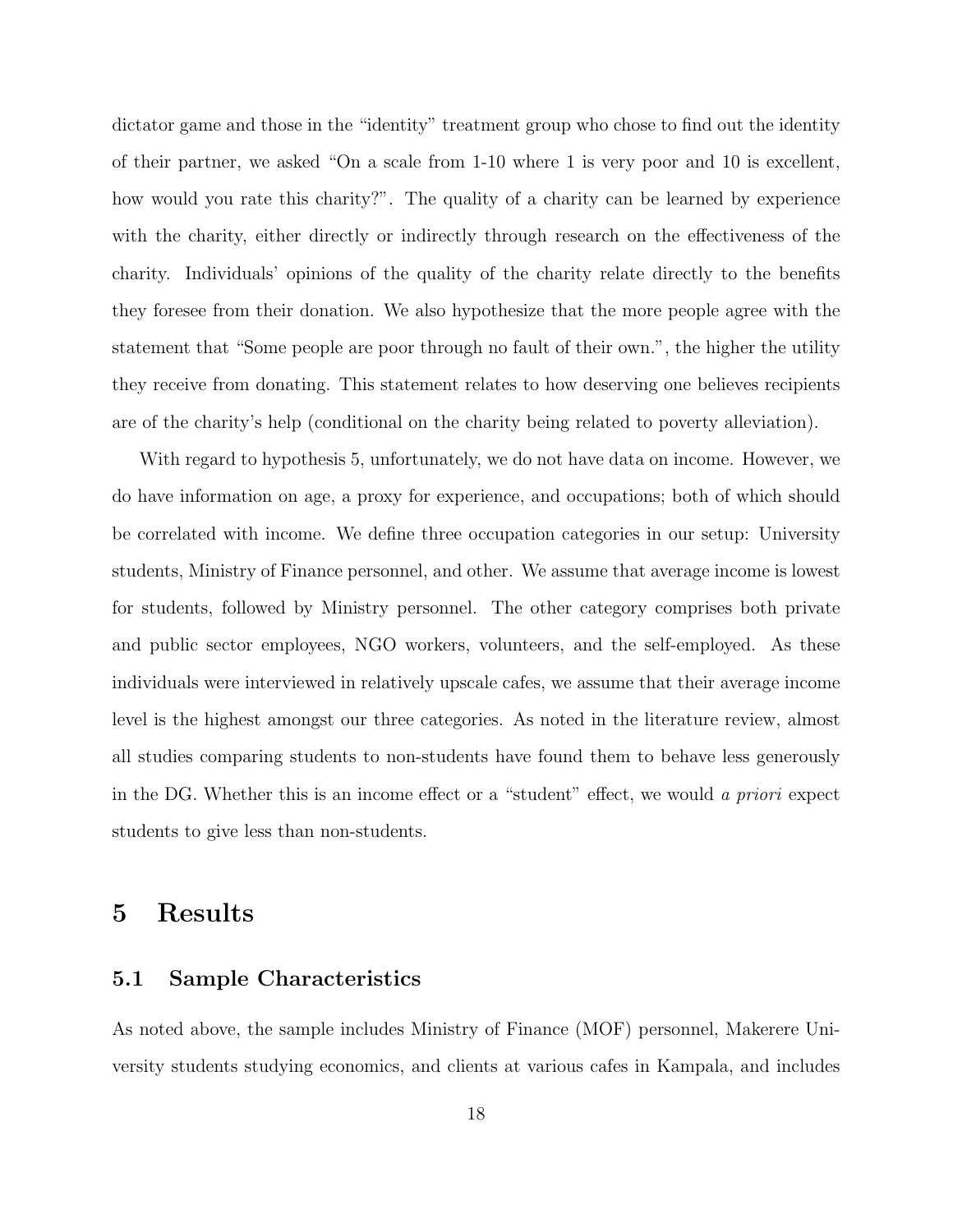

Figure 1: Allocations by Group, all participants and Ugandans only

both Ugandan citizens and expatriates. In the remainder of the article, we refer to these categories as groups. All of the MOF personnel are Ugandan, as are most of the Makerere University students.

In figure 1, we first present a histogram of the donation amounts by group (left hand panel). Overall, the average amount donated is just under one-half of the endowment. Moreover, we find substantial variation in the amount donated with many participants giving either zero or 2,000 UGX and many, especially those in the group of non-students/non-civil servants, donating the full amount. As we noted above, there are more non-Ugandans in the non-student/non-civil servant group. We, therefore, present the histogram for the Ugandan sub-sample in the right hand panel of figure 1. There is still a clear difference in the distribution of non-students/non-civil servants, who give more and are much more likely to give the full amount. The difference between the MOF personnel and students is almost indistinguishable, which we formally test below. Interestingly, many MOF participants give something rather than nothing, if only a small amount, whereas students appear more likely to give nothing.<sup>6</sup>

<sup>&</sup>lt;sup>6</sup>In a t-test, students are more likely to give nothing than non-students. If we restrict the test to compare students with civil servants, the difference is significant only at the 10% level.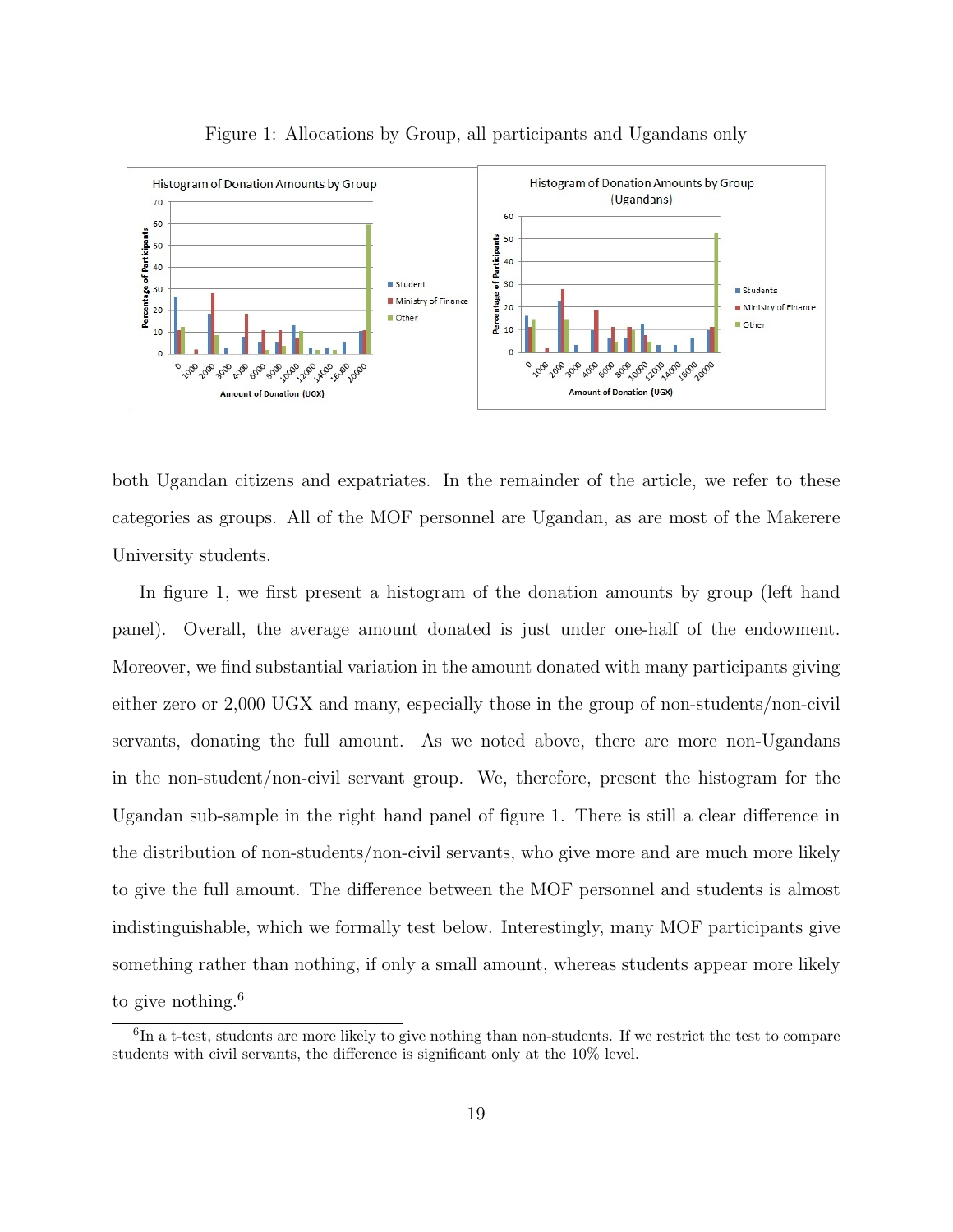|                       | Total      | Treatment  | Control    | Difference   |
|-----------------------|------------|------------|------------|--------------|
| Amount Donated        | 9,114.09   | 7,568.97   | 10,098.90  | $-2,529.94*$ |
|                       | (7,886.47) | (7,793.64) | (7,828.80) |              |
| Gave Away Full Amount | 0.30       | 0.22       | 0.34       | $-0.12$      |
|                       | (0.46)     | (0.42)     | (0.48)     |              |
| Kept Full Amount      | 0.16       | 0.24       | 0.11       | $0.13**$     |
|                       | (0.37)     | (0.43)     | (0.31)     |              |
| Student               | 0.26       | 0.33       | 0.21       | 0.12         |
|                       | (0.44)     | (0.47)     | (0.41)     |              |
| Ministry of Finance   | 0.36       | 0.34       | 0.37       | $-0.03$      |
|                       | (0.48)     | (0.48)     | (0.49)     |              |
| Other Sector          | 0.38       | 0.33       | 0.42       | $-0.09$      |
|                       | (0.49)     | (0.47)     | (0.50)     |              |
| Observations          | 149        | 58         | 91         |              |

Table 1: Descriptive Statistics by Treatment Status

Notes: \* significant at 10%, \*\* significant at 5%, \*\*\* significant at 1%.

Table 1 summarizes the group status and behavioral decisions from the game across the two randomly assigned game treatments and overall. We refer to those participants who were randomly assigned to play the version of the game with the exit option as the treatment group and those who play the standard game without the possibility of an exit option as the control group. 38% of the sample received the identity treatment (55 individuals). The treatment significantly reduced the amount donated, by 2,500 UGX (t-test; p=0.0559, Mann-Whitney non-parametric test;  $p=0.0276$ ). The treatment also increased the proportion of participants keeping the full amount, from 11% of the control group to 24% of the treated participants (t-test; p=0.033, Mann-Whitney test; p=0.034).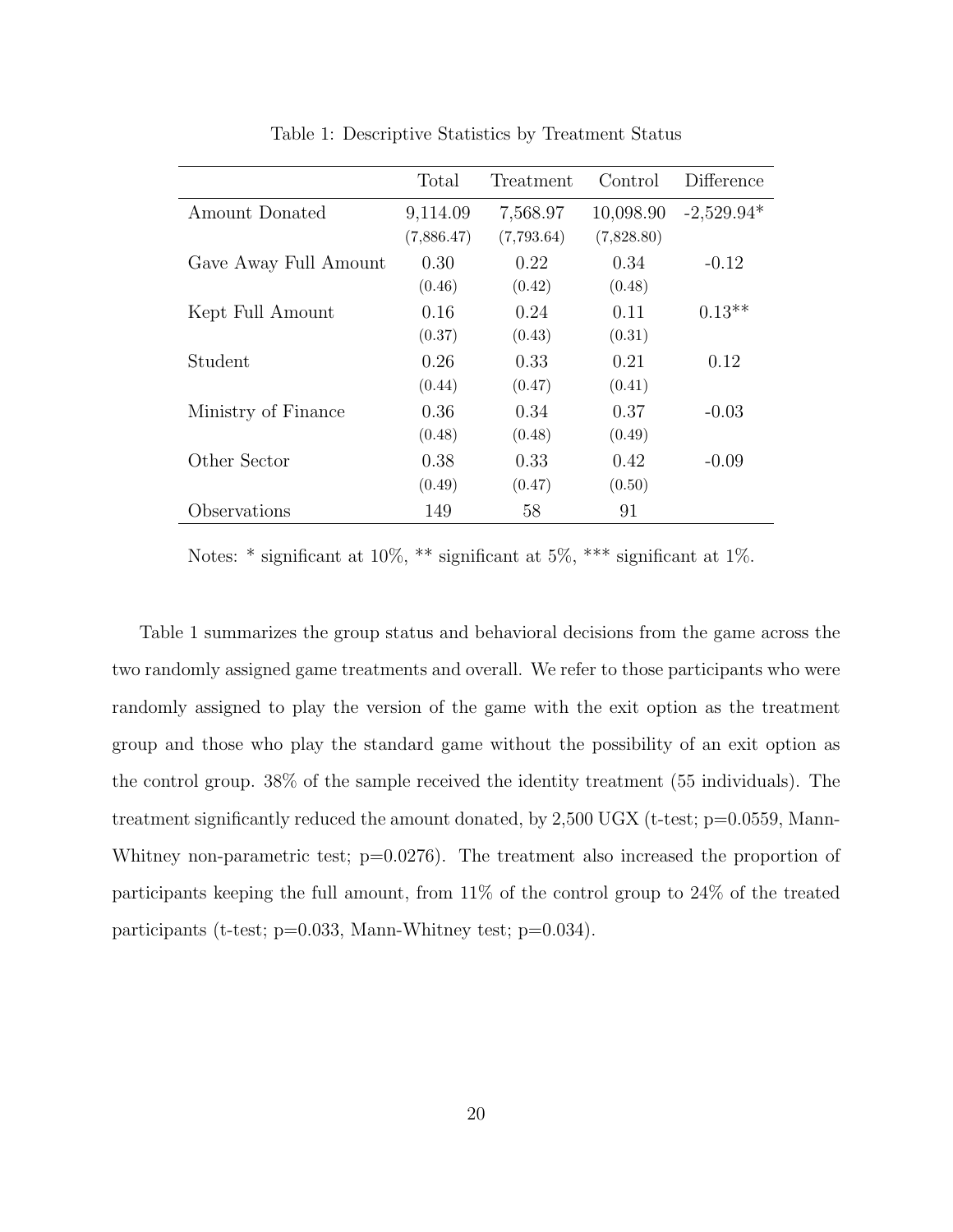#### 5.2 Regression Analysis

Table 2 presents the results of a regression combining the treatment and group dummies. Column 1 replicates the results of the first row of table 1. With the inclusion of controls for the two groups of non-students, with students as the excluded category, in column 2, the treatment variable becomes just insignificant at the  $10\%$  level ( $p=0.101$ ). The civil servants in the Ministry of Finance do not donate significantly more than students, unlike the other group of "coffee-drinkers" (those recruited in the cafes). In column 3, we include interaction effects between the treatment and group status. Though these interactions are not significant, they are suggestive of the hypothesis that students are more sensitive to the treatment than the non-student/non-civil servant sample. We, therefore, conduct t-tests and Mann-Whitney non-parametric tests for differences in means in each subgroup separately. As in the regression, the two tailed test is not significant for any of the groups. However, in a one-sided t-test (where H1: The treatment reduces the donation amount), both students and MOF personnel show significant reductions in giving (at the 10% level). No effects were found for the other group.

In addition to the data from the dictator game, participants' characteristics and attitudes to NGOs in general, and to their chosen NGO in particular, were collected. Table 3 provides summary statistics of these variables, in addition to the results from the dictator game, by treatment group, as well as for the overall sample of participants who completed the questionnaire.<sup>7</sup> With this slightly reduced sample, the t-test for the treatment effect becomes just insignificant, though, as for the subgroups in the full sample above, a onetailed t-test shows a significant reduction in giving of  $2,000$  UGX ( $p=0.084$ , Mann-Whitney p-value=0.088). The finding that a significantly larger proportion of the treated group keeps the full amount remains significant  $(24\% \text{ vs } 11\%)$ . In terms of the control variables, the

<sup>7</sup>Of the full sample of 149 participants, 26 participants did not fully complete the questionnaire and are, therefore, excluded from the analysis which includes any of these additional covariates.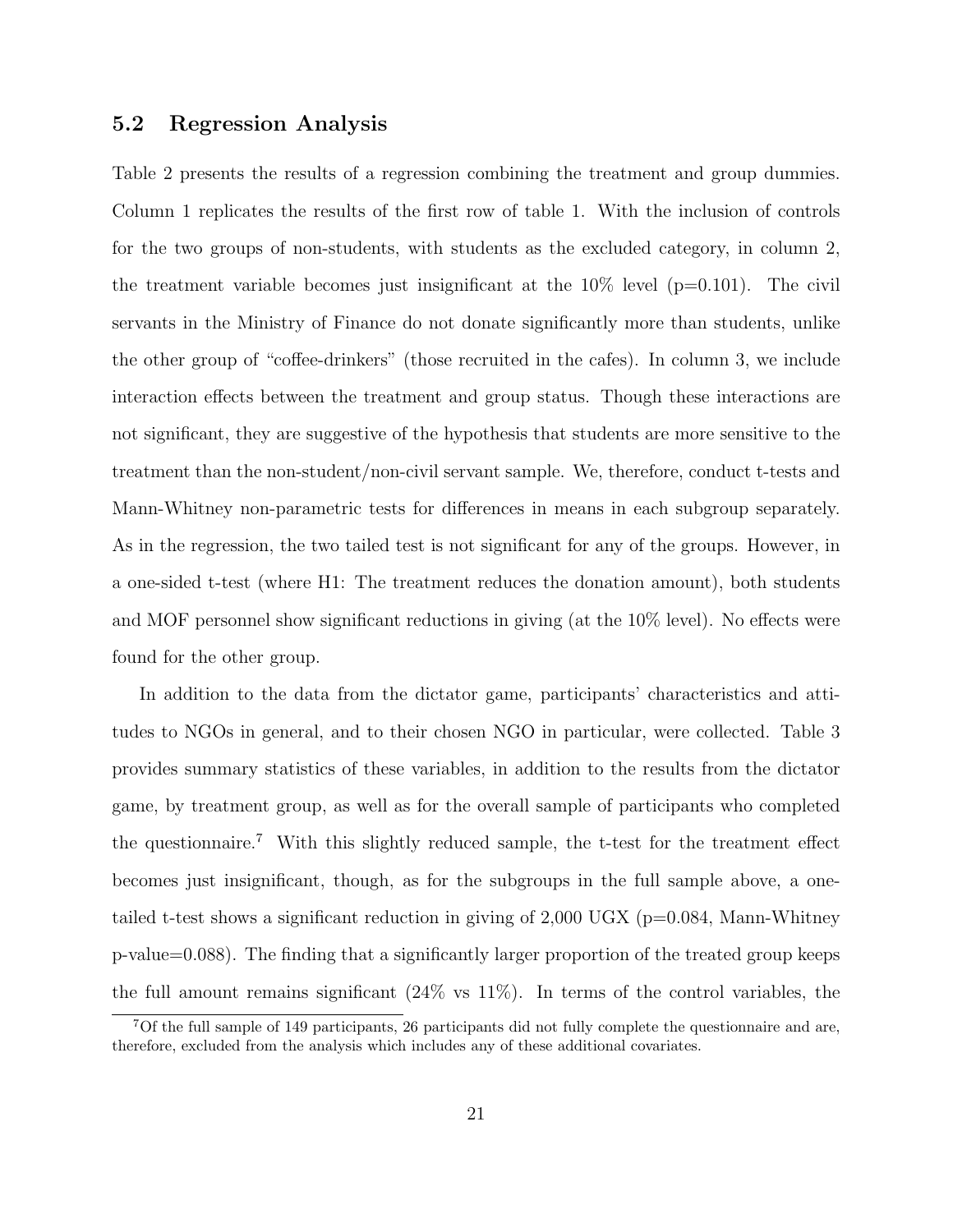| Table 2: Impact of Treatment by Group |                |             |               |  |
|---------------------------------------|----------------|-------------|---------------|--|
|                                       | (1)            | (2)         | (3)           |  |
| Treatment                             | $-2,529.94*$   | $-1,903.57$ | $-2,894.74$   |  |
|                                       | (1,310.87)     | (1,154.50)  | (2,134.01)    |  |
| Ministry of Finance                   |                | $-860.79$   | $-1,159.44$   |  |
|                                       |                | (1,332.19)  | (1,876.03)    |  |
| Other Sector                          |                | 7,235.37*** | $6,315.79***$ |  |
|                                       |                | (1,519.15)  | (2,076.13)    |  |
| Treatment*MOF                         |                |             | 459.44        |  |
|                                       |                |             | (2,678.55)    |  |
| Treatment*Other                       |                |             | 2,263.16      |  |
|                                       |                |             | (3,084.36)    |  |
| Constant                              | $10,098.90***$ | 7,399.15*** | 7,894.74***   |  |
|                                       | (821.69)       | (1,239.55)  | (1,597.15)    |  |
| R-squared                             | 0.02           | 0.25        | 0.26          |  |
| Sample Size                           | 149            | 149         | 149           |  |

Notes: Dependent variable is the amount donated (UGX).

\* significant at 10%, \*\* significant at 5%, \*\*\* significant at 1%.

average age in the sample is relatively young (32) and education levels are relatively high compared to the Ugandan average. The majority of participants (70%) are Ugandan. As expected, a very high proportion of participants did give something away (over 80%) and the average donation was close to half of the endowment. In terms of the treatment randomization, the only imbalance is in the proportion of students who were treated, which is slightly higher (significant at the 10% level).<sup>8</sup> We, therefore, control for treatment (and group or education level, though not both as they are highly correlated) in all specifications in our investigation below.

In table 4, we include further participant characteristics in our regression analysis. With the addition of basic controls for gender, age, and nationality (a dummy variable for Ugandan), MOF participants give significantly less, than students even, with a point estimate of over 3,000 UGX (column 1). As in the basic analysis, the other sector participants give sig-

<sup>8</sup>Students appear to have completed the questionnaire more carefully and, hence, have fewer missing observations.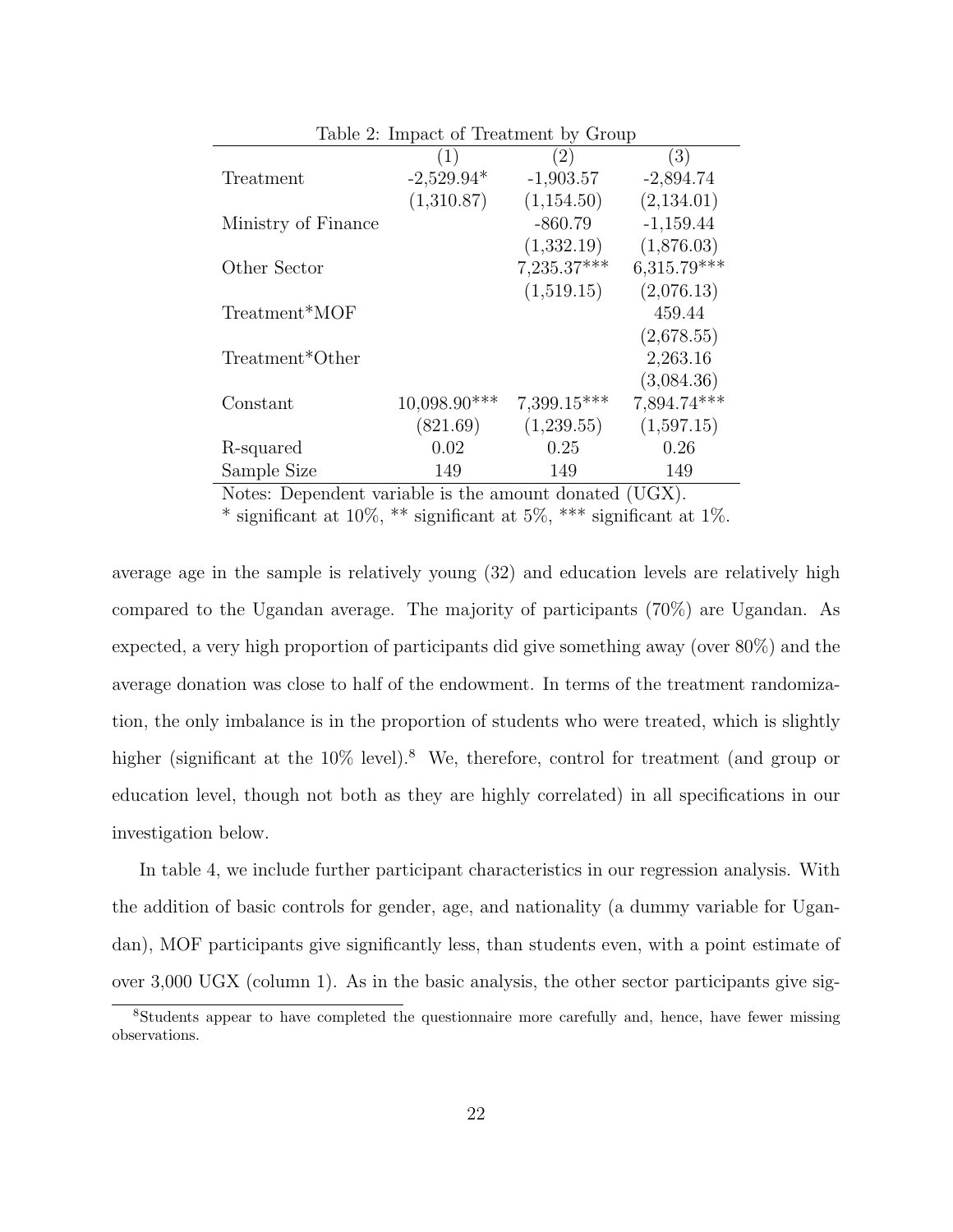|                               | Total      | Treatment   | Control    | Difference  |
|-------------------------------|------------|-------------|------------|-------------|
| Amount Donated                | 9,471.54   | 8,093.02    | 10,212.50  | $-2,119.48$ |
|                               | (8,064.62) | (8, 129.35) | (7,982.09) |             |
| Gave Away Full Amount         | 0.33       | 0.26        | 0.36       | $-0.11$     |
|                               | (0.47)     | (0.44)      | (0.48)     |             |
| Kept Full Amount              | 0.15       | 0.23        | 0.11       | $0.12*$     |
|                               | (0.36)     | (0.43)      | (0.32)     |             |
| Female                        | 0.41       | 0.44        | 0.40       | 0.04        |
|                               | (0.49)     | (0.50)      | (0.49)     |             |
| Non-Ugandan                   | 0.32       | 0.31        | 0.33       | $-0.02$     |
|                               | (0.47)     | (0.47)      | (0.47)     |             |
| Age                           | 32.15      | 30.44       | 33.06      | $-2.62$     |
|                               | (10.11)    | (9.40)      | (10.41)    |             |
| Student                       | 0.27       | 0.37        | 0.21       | $0.16*$     |
|                               | (0.44)     | (0.49)      | (0.41)     |             |
| Ministry of Finance           | 0.33       | 0.28        | 0.35       | $-0.07$     |
|                               | (0.47)     | (0.45)      | (0.48)     |             |
| Other Sector                  | 0.41       | 0.35        | 0.44       | $-0.09$     |
|                               | (0.49)     | (0.48)      | (0.50)     |             |
| Completed High School or Less | 0.31       | 0.28        | 0.33       | $-0.05$     |
|                               | (0.46)     | (0.45)      | (0.47)     |             |
| Undergraduate Degree          | 0.46       | 0.51        | 0.42       | 0.09        |
|                               | (0.50)     | (0.51)      | (0.50)     |             |
| Postgraduate Degree           | 0.24       | 0.21        | 0.25       | $-0.04$     |
|                               | (0.43)     | (0.41)      | (0.44)     |             |
| Observations                  | 123        | 43          | 80         |             |

Table 3: Descriptive Statistics by Treatment Status with Controls

Notes: \* significant at  $10\%,$  \*\* significant at  $5\%,$  \*\*\* significant at  $1\%$ .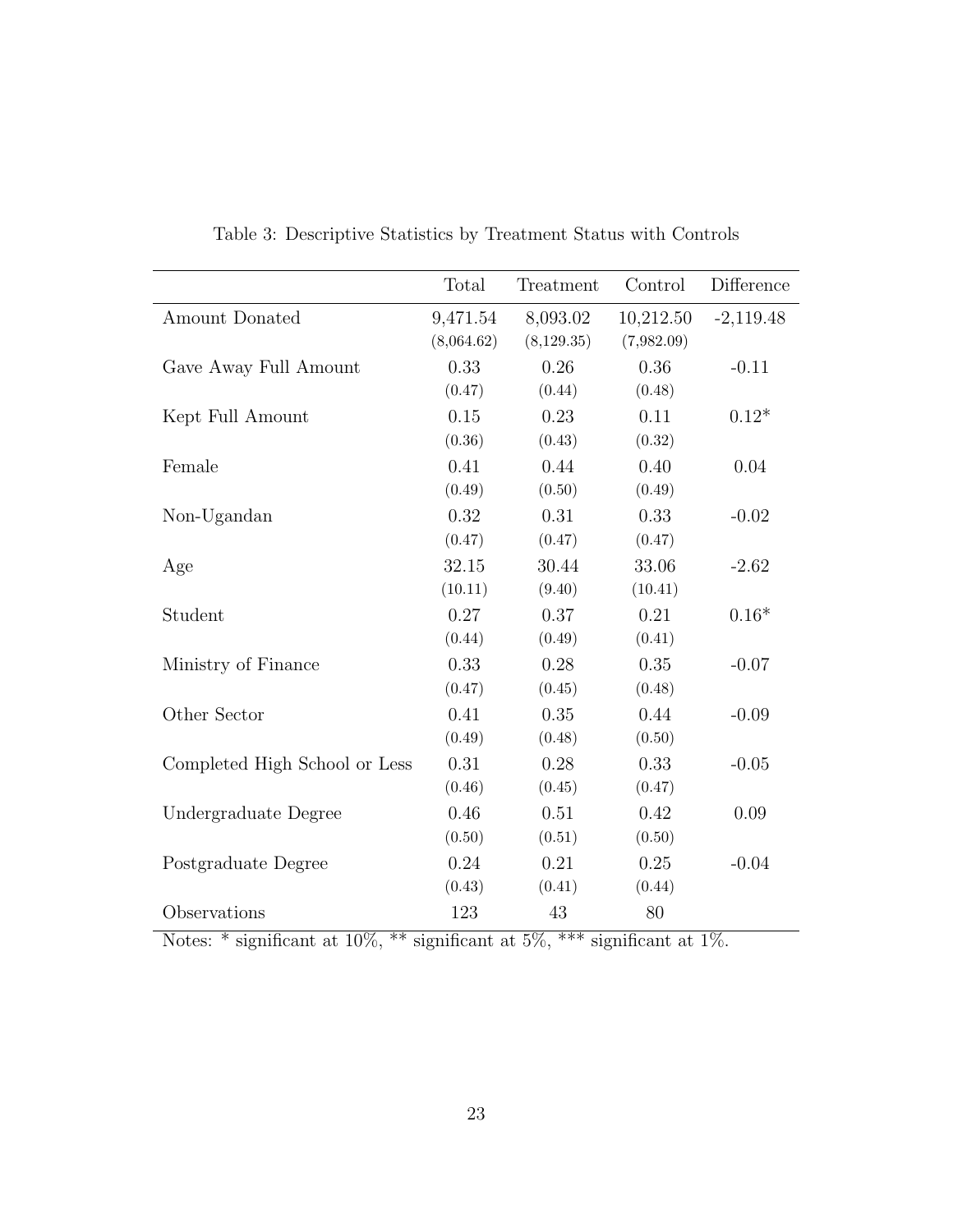

Figure 2: Belief in NGOs and the Deserving Poor

nificantly more than students, by over 5,000 UGX. In columns 2-4, we examine correlations between the amount given and the responses to the questions regarding social attitudes. People were asked if they agree with the statement "People are poor through no fault of their own" on a Likert scale from 1-5; a measure of the deservingness of the poor (as discussed above). The distribution of responses is presented in figure 2 (left hand panel). Non-Ugandans are much more likely to agree with the statement than Ugandans with nearly 60% strongly agreeing with the statement. Very few participants, both Ugandan and non, disagree with the statement. We, therefore, create a dummy variable for strongly agree (5 on the Likert scale) and include this in the regression in column 2. The coefficient is positive though insignificant, associated with an average increase in giving of just over 3000 UGX.

Individuals were also asked, on a Likert scale from 1-5, if NGOs were doing good work in Uganda. Figure 2 (right hand panel) shows the distribution of responses by nationality. Opinions are very positive regarding NGO work, especially among Ugandans. More than 70% of respondents either agree or strongly agree with the statement, with Ugandans being more likely to agree or strongly agree. Table 4, column 2, shows that strongly agreeing that NGOs do good work in Uganda is negatively correlated with giving. We include an interaction between this variable and non-Ugandan in column 3. This shows the negative relationship as significant for Ugandans, and even stronger for expatriates. However, in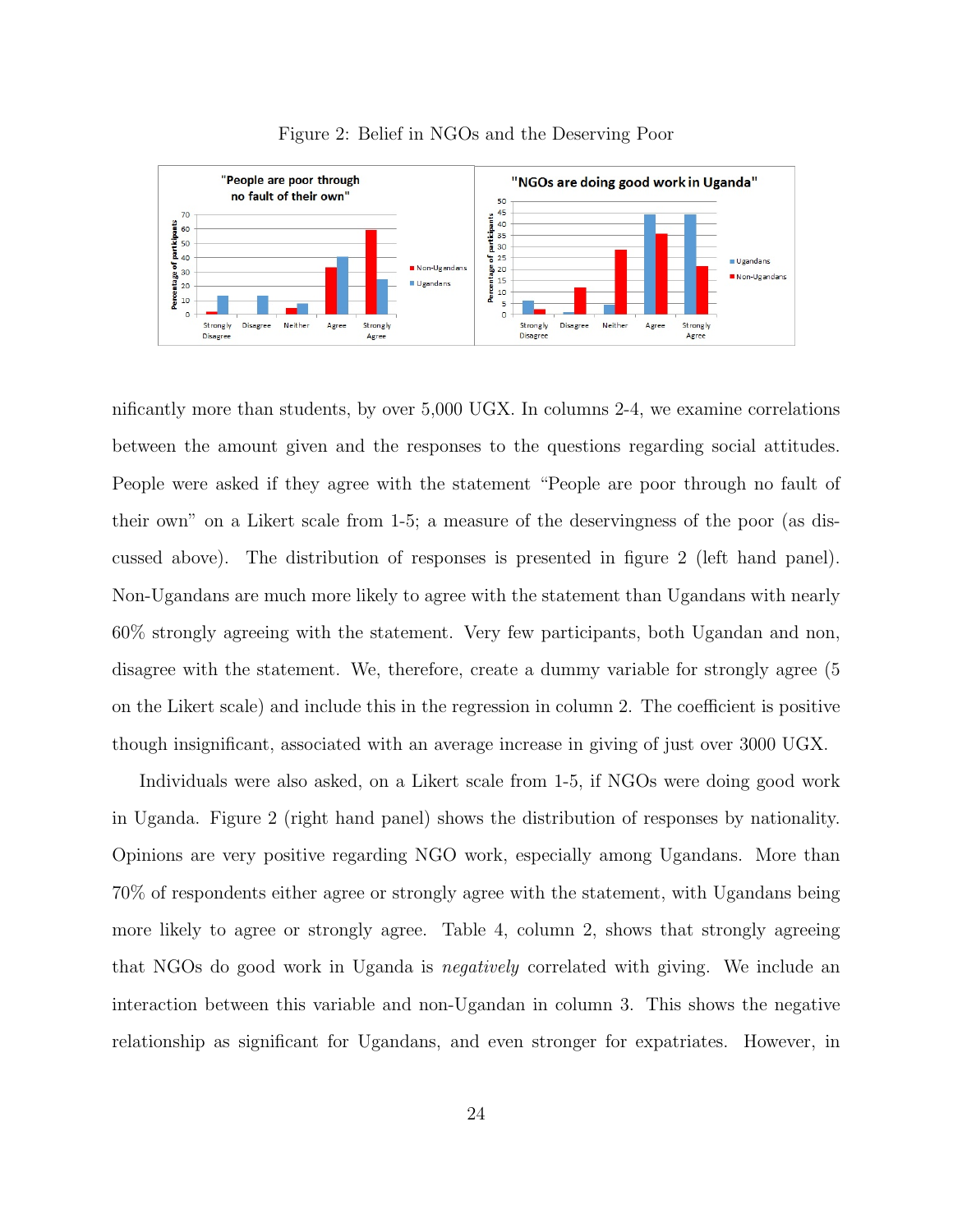| Table 4: Correlates of Amount Donated |              |                   |                |               |
|---------------------------------------|--------------|-------------------|----------------|---------------|
|                                       | (1)          | $\left( 2\right)$ | (3)            | (4)           |
| Ministry of Finance                   | $-3,203.95*$ |                   |                |               |
|                                       | (1,902.91)   |                   |                |               |
| Other Sector                          | $5,516.45**$ |                   |                |               |
|                                       | (2,219.23)   |                   |                |               |
| Non-Ugandan                           | 889.59       | $3,895.23**$      | 5,983.98**     | $5,724.96**$  |
|                                       | (1,991.84)   | (1,541.79)        | (2,313.49)     | (2,414.13)    |
| Female                                | 1,813.46     | 645.93            | 375.38         | 345.93        |
|                                       | (1,219.25)   | (1,307.31)        | (1,267.80)     | (1,233.63)    |
| Age                                   | 173.48**     | 120.66*           | 83.64          | 55.58         |
|                                       | (71.09)      | (61.74)           | (63.41)        | (66.83)       |
| Treatment                             | $-1,165.89$  | $-854.95$         | $-1,168.27$    | $-1,300.55$   |
|                                       | (1,262.63)   | (1,339.29)        | (1,277.59)     | (1,249.90)    |
| People poor no fault                  |              | $3,213.66**$      | 2,653.76       | 2,083.17      |
| (Strongly Agree)                      |              | (1,533.73)        | (2,030.42)     | (1,868.44)    |
| People poor no fault                  |              |                   | 755.03         | $-743.90$     |
| (Strongly Agree) * Non-Ugandan        |              |                   | (2,926.89)     | (3,105.52)    |
| NGOs Do Good (Strongly Agree)         |              | $-4,835.66***$    | $-2,652.40*$   | $-1,368.82$   |
|                                       |              | (1,354.69)        | (1,586.98)     | (1,569.39)    |
| NGOs Do Good (Strongly Agree)         |              |                   | $-8,040.50***$ | $-7,565.30**$ |
| * Non-Ugandan                         |              |                   | (3,011.01)     | (3,002.79)    |
| Undergraduate Degree                  |              |                   |                | 127.94        |
|                                       |              |                   |                | (1,557.14)    |
| Postgraduate Degree                   |              |                   |                | 4,769.74**    |
|                                       |              |                   |                | (2,221.62)    |
| Constant                              | 2,170.26     | $5,135.93**$      | $5,724.03**$   | $5,540.56*$   |
|                                       | (2,358.29)   | (2,483.94)        | (2,505.00)     | (2,886.13)    |
| R-squared                             | 0.30         | 0.27              | 0.31           | 0.35          |
| Sample Size                           | 122          | 120               | 120            | 120           |

Notes: Dependent variable is the amount donated (UGX). \* significant at  $10\%,$ \*\* significant at 5\%, \*\*\* significant at 1\%.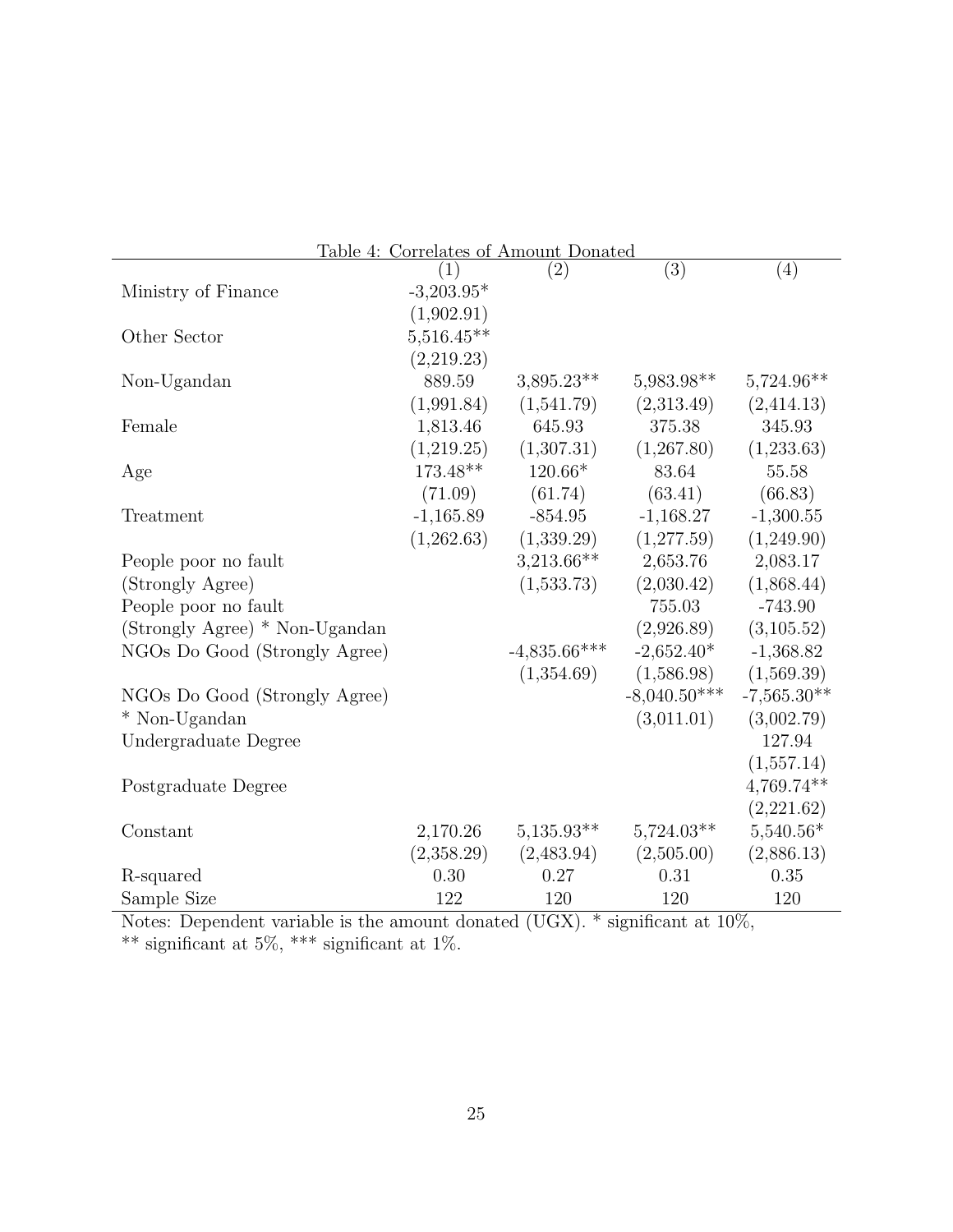column 4 when we control for education, the effect disappears for Ugandans. The negative relationship holds for expatriates only.

One possible explanation for this finding is that individuals who believe that NGOs are doing good work in Uganda also believe that they are already well funding and, therefore, donate less. Similarly, individuals who believe that NGOs are not doing good work may do so because they believe that they are not well funded, and therefore, give more in our experiment. Either of these statements, or both, can explain these seemingly counterintuitive results. Unfortunately, we did not collect data on the beliefs of participants regarding the funding adequacy of NGOs in Uganda.

Finally, participants in the control group and those who opened the identity envelope in the treatment group were asked to rank the NGO that they personally chose on a scale from 1 (very poor) to 10 (excellent). We include this ranking in a regression of the amount donated. The sample size drops due to the participants in the treatment group who chose to not open the envelope, but the ranking of the NGO is not a significant determinant of the amount given (results available upon request).

In table 1, in the simple comparison between the treatment and control groups, we find a significant treatment effect on whether participants kept the full amount (gave nothing). We investigate this further in tables 5 and 6. We then briefly discuss the characteristics of those participants who gave the full endowmment and, in addition, gave some of their own money.

In table 5, we present linear probability model results where the dependent variable is a dummy variable which equals one if the participant kept all of the money for themselves and zero otherwise.<sup>9</sup> In columns 2 and 3, we include an interaction term between the treatment and group status allowing for the impact of the treatment to vary between the three groups

<sup>&</sup>lt;sup>9</sup>In robustness checks, we estimate both probit and logit models, and find no significant differences in the results. We present the linear probability model results as it facilitates the interpretation of the interaction terms.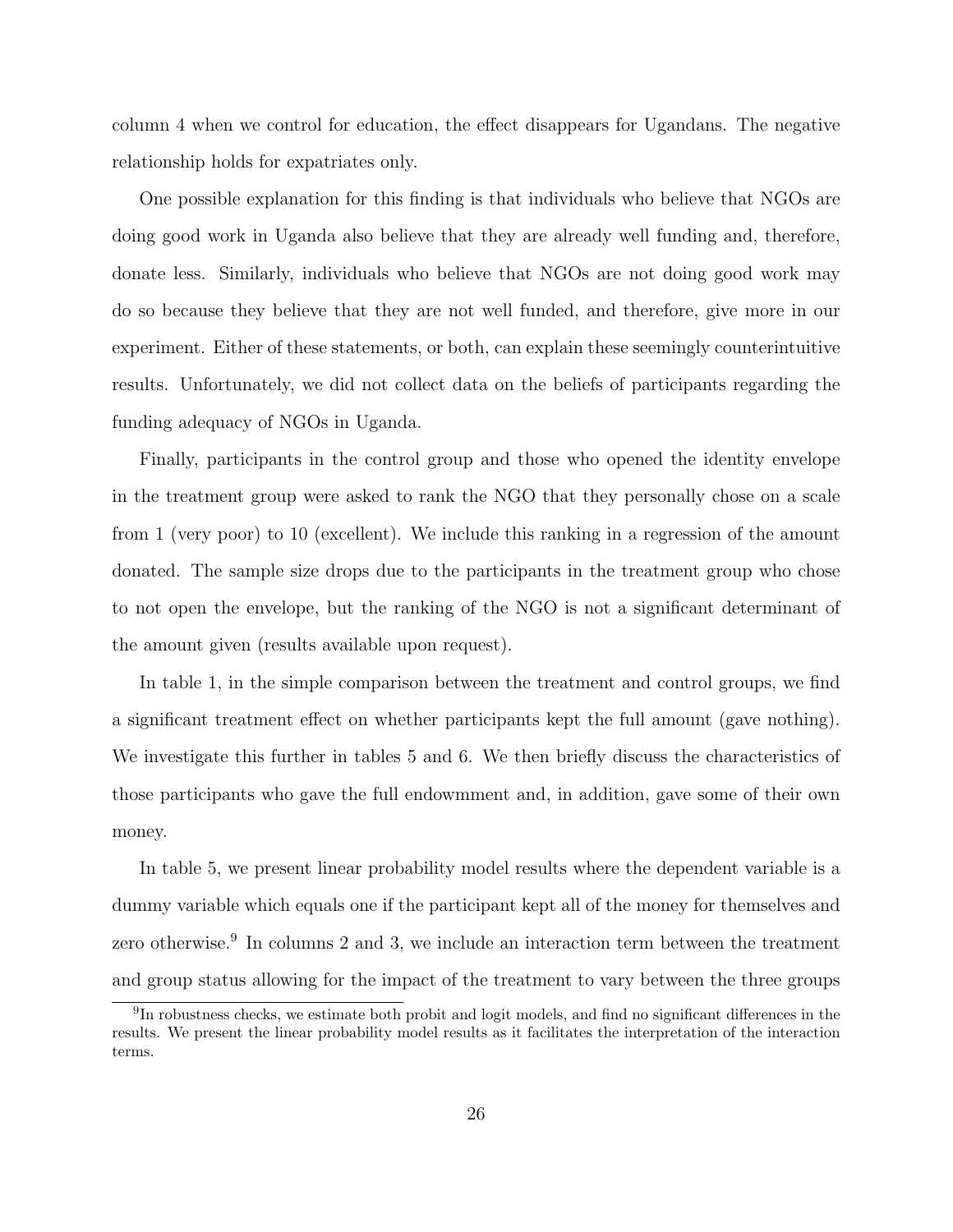of participants. We find that the treatment is significant and increases the likelihood of keeping the full amount by 0.26 for the omitted category of students. The insignificant interaction term between the treatment and the Ministry of Finance personnel implies a similar impact of the treatment for this subgroup. However, we find that the interaction between the treatment and being interviewed at one of Kampala's cafes is negative and significant (and that the total impact of the treatment for this goup of participants is not significantly different from zero).

In addition to these regression results, we conduct significance tests for the treatment, for each group separately, and find that there is no significant treatment effect for the other group, confirming the findings in table 5. For students, the two tailed test is insignificant, but the one-sided p-value of the treatment effect is significant at the  $10\%$  level (p=0.97). For the Ministry of Finance participants, a two-sided t-test and a Mann-Whitney test are both significant at the 5% level ( $p=0.044$  and  $p=0.045$ , respectively). In column 3, we add controls for age, gender, and nationality, and find that the treatment results are broadly unchanged. We also find that females are less likely to keep the full amount, as are non-Ugandans.

In table 6, we control for age, gender, nationality, education, and also include the same set of questions on attitudes to NGOs and poverty, as for the donation regressions in table 4. Female participants are again less likely to give nothing away. Attitudes towards poverty and NGO performance are not significantly related to whether a participant chose to keep the full endowment.

Having examined the determinants of keeping the full amount, we now turn to a brief discussion of those individuals who gave their own money to their chosen charity. Recall that the final question of the questionnaire asked participants if they wanted to add some of their own money to that which they had allocated from their endowment. Only seven individuals, or  $16\%$  of those who donated the full endowment  $(4.7\%$  of the total sample), chose to do so. Given this small sample, we are unable to examine the correlates of giving of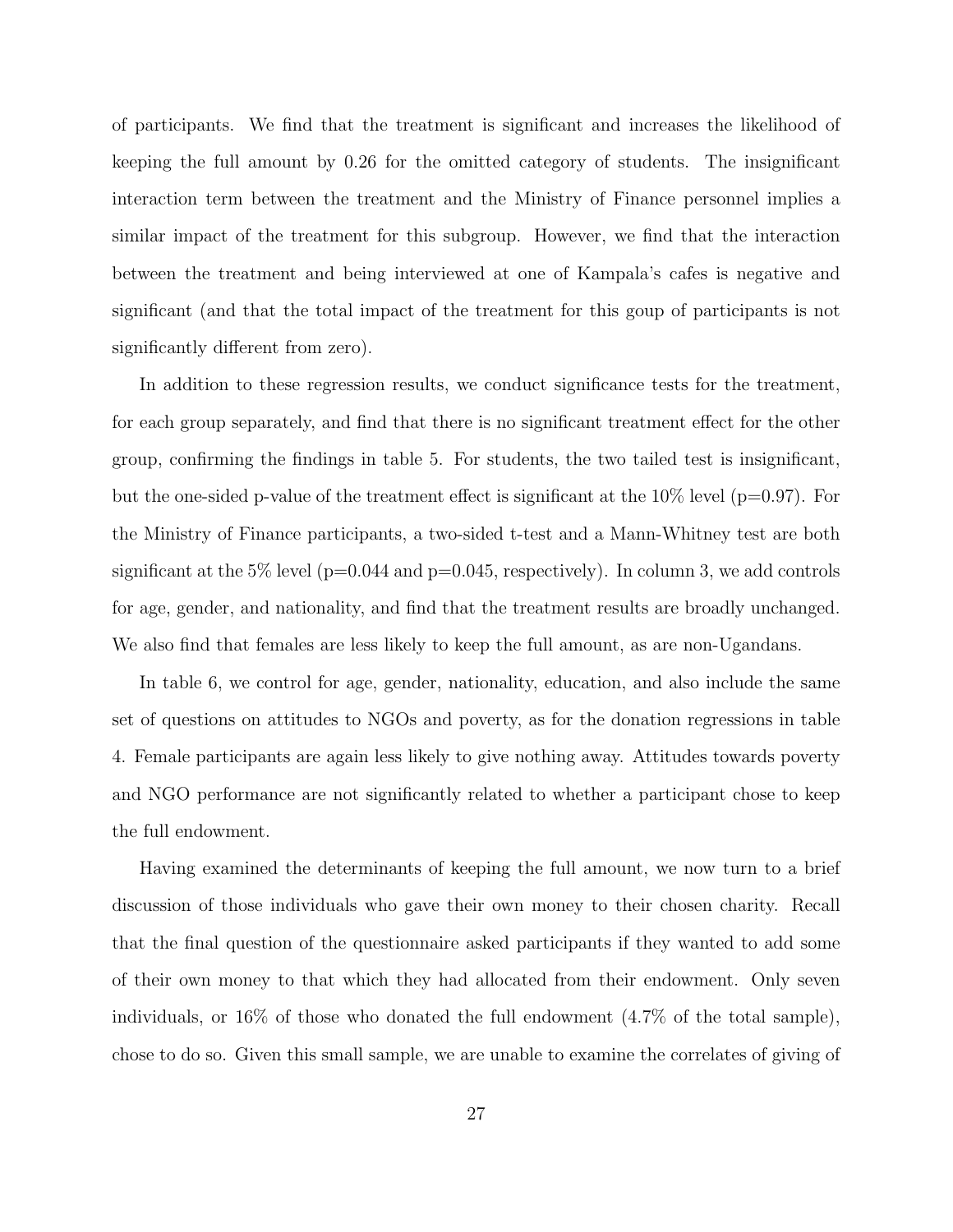| able 5. Et in estimates of reeping the Full Amount by Grou |          |                |            |
|------------------------------------------------------------|----------|----------------|------------|
|                                                            | (1)      | (2)            | (3)        |
| Ministry of Finance                                        | $-0.10$  | $-0.05$        | 0.04       |
|                                                            | (0.09)   | (0.09)         | (0.10)     |
| Other Sector                                               | $-0.10$  | 0.03           | $-0.05$    |
|                                                            | (0.09)   | (0.10)         | (0.12)     |
| Treatment                                                  | 0.10     | $0.26*$        | $0.25*$    |
|                                                            | (0.07)   | (0.15)         | (0.14)     |
| Treatment*Ministry of Finance                              |          | $-0.08$        | $-0.06$    |
|                                                            |          | (0.20)         | (0.19)     |
| Treatment*Other                                            |          | $-0.33*$       | $-0.41***$ |
|                                                            |          | (0.17)         | (0.15)     |
| Female                                                     |          |                | $-0.19***$ |
|                                                            |          |                | (0.06)     |
| Age                                                        |          |                | $-0.01**$  |
|                                                            |          |                | (0.00)     |
| Non-Ugandan                                                |          |                | $0.17*$    |
|                                                            |          |                | (0.09)     |
| Constant                                                   | $0.19**$ | 0.12           | $0.33***$  |
|                                                            | (0.07)   | (0.08)         | (0.12)     |
| R-squared                                                  | 0.04     | 0.08           | 0.19       |
| Sample Size                                                | 123      | 123            | 122        |
| مالد مالد                                                  |          | مالد مالد مالد |            |

Table 5: LPM Estimates of Keeping the Full Amount by Group

\* significant at 10%, \*\* significant at 5%, \*\*\* significant at 1%. Robust standard errors in parentheses.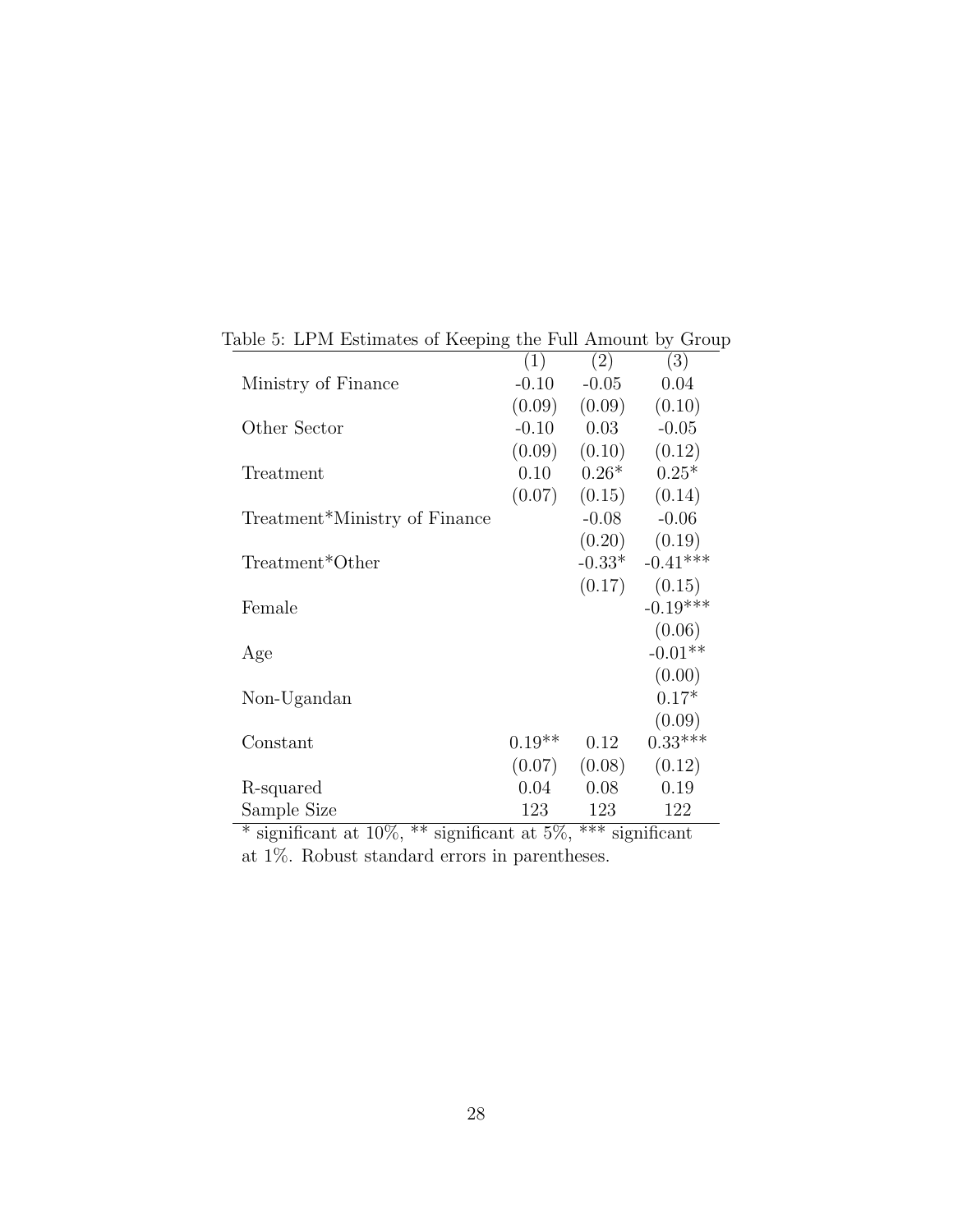|                                | (1)        | (2)        | $\bar{3})$ |
|--------------------------------|------------|------------|------------|
| Non-Ugandan                    | 0.05       | 0.07       | 0.02       |
|                                | (0.07)     | (0.08)     | (0.12)     |
| Female                         | $-0.15**$  | $-0.17**$  | $-0.15**$  |
|                                | (0.06)     | (0.06)     | (0.07)     |
| Age                            | $-0.01***$ | $-0.01***$ | $-0.00**$  |
|                                | (0.00)     | (0.00)     | (0.00)     |
| Treatment                      | 0.09       | 0.09       | 0.10       |
|                                | (0.07)     | (0.07)     | (0.07)     |
| People poor no fault           |            | $-0.01$    | 0.03       |
| (Strongly Agree)               |            | (0.07)     | (0.10)     |
| People poor no fault           |            |            | $-0.05$    |
| (Strongly Agree) * Non-Ugandan |            |            | (0.17)     |
| NGOs Do Good (Strongly Agree)  |            | 0.11       | 0.01       |
|                                |            | (0.07)     | (0.09)     |
| NGOs Do Good (Strongly Agree)  |            |            | 0.27       |
| * Non-Ugandan                  |            |            | (0.19)     |
| Undergraduate Degree           |            |            | 0.04       |
|                                |            |            | (0.08)     |
| Postgraduate Degree            |            |            | $-0.04$    |
|                                |            |            | (0.11)     |
| Constant                       | $0.40***$  | $0.35***$  | $0.30**$   |
|                                | (0.11)     | (0.11)     | (0.13)     |
| R-squared                      | 0.09       | 0.11       | 0.14       |
| Sample Size                    | 122        | 120        | 120        |

Table 6: LPM Estimates of Keeping the Full Amount (with additional controls)

 $*$  significant at 10%,  $**$  significant at 5%,  $***$  significant at 1%. Robust standard errors in parentheses.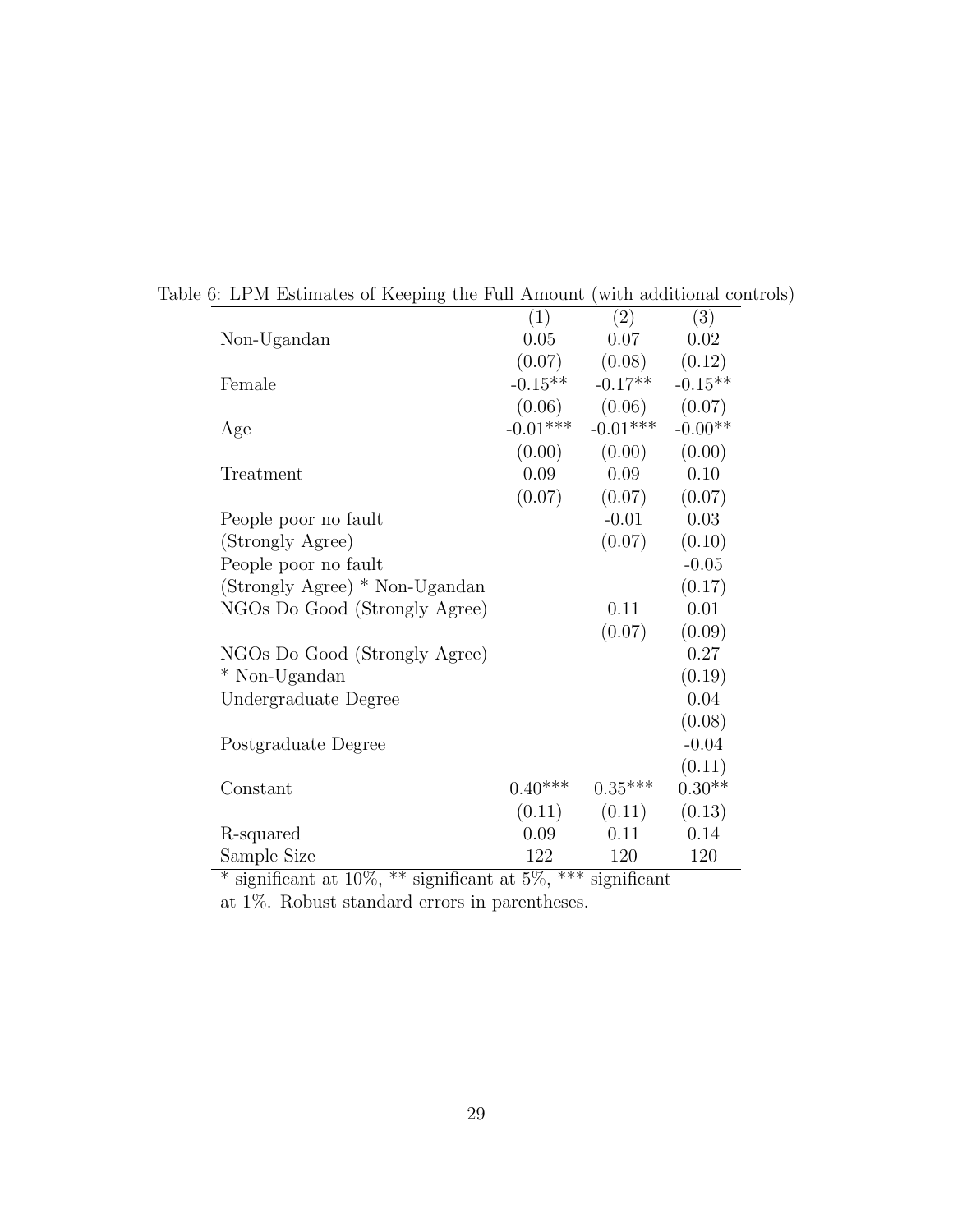these additional funds econometrically. Nonetheless, this is an interesting finding in itself, indicating that people who are "generous" by giving away all of the windfall gain allocated to them in an economic experiment are more generous with such an endowment than with their own money. However, we cannot exclude the possibility that participants felt that 20,000 UGX was already sufficient to give to an NGO. Of the seven individuals who gave their own funds, six were male, six were ugandan (the one female who contributed her own funds was not Ugandan). No students gave their own funds, and only one civil servant did so. The significance of these characteristics cannot be tested given the few positive observations of own contributions, but do seem to reflect the findings of the donation regressions presented above.

## 6 Conclusions

We play a modified dictator game in urban Uganda with the partner being a charity operating locally. Our subjects include university students and non-students who participated either at the Ministry of Finance or in a cafe or restaurant in Kampala. The average donation amount is just under one-half of the endowment; somewhat higher than has been found elsewhere in the literature. This result is unsurprising given the the "worthiness" of the recipient, a charity.

In section 4, we proposed five hypotheses concerning behavior based on a simple model of decision-making in the dictator game. Our first hypothesis, that the provision of an "exit option" should decrease the amount donated, is not rejected in the simple means tests. However, the treatment becomes insignificant when controlling for group differences and individual characteristics. Given our small sample size and the minor changes in the magnitudes of the coefficients of interest, this is likely due to a lack of power.

Allowing the amount given to exceed the endowment was hypothesized increase the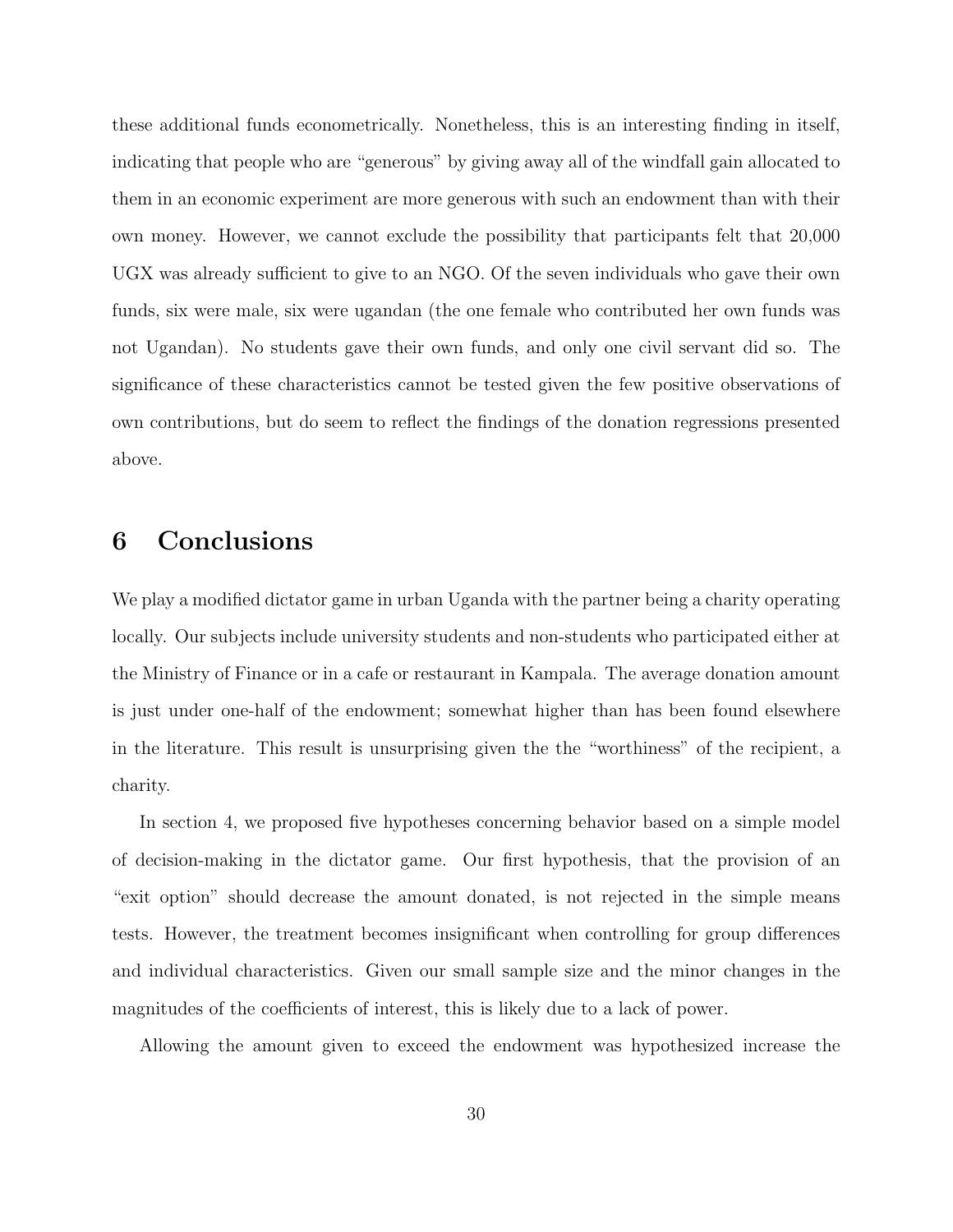amount donated. Despite 30% of participants donating their full endowment to the charity, only seven participants, 4.7% of the total sample, added their own funds to the amount they chose to donate from the unearned endowment. This result may indicate that participants felt that 20,000 UGX was a sufficient donation amount or that they treated the "windfall" endowment in the game differently from their own income, or both.

Furthermore, our results suggest, that an individual's ranking of the charity is negatively correlated with the amount given for non-Ugandans. We suggest one possible explanation for this counterintuitive finding. Individuals who believe that NGOs are doing good work in Uganda may believe that they are able to do so because they are already well funded. Similarly, individuals who believe that NGOs are not doing good work in Uganda may do so because they believe they do not have sufficient funding. Unfortunately, we do not have data to test this explanation. We do not find strong evidence supporting the hypothesis, that the amount given is increasing in the perceived 'worthiness' of the recipient. A participant agreeing with the statement that "People are poor through no fault of their own" did not donate significantly more, in a regression with individual controls.

Hypothesis 5 suggests that as current earnings amongst our participants are likely lowest for students, this subgroup would donate the least (in line with the findings of many other studies). However, we find that civil servants are significantly less generous than students, donating 3,000 UGX less, or approximately 30% of the average donation amount. Interestingly, the students who participated in our game were students in the economics department at Makerere University, which is where many of the personnel within the Ministry of Finance studied. Therefore, expected lifetime earnings are plausibly similar for students and Ministry of Finance personnel and are also unlikely to explain the differential findings. One possible explanation is that the Ministry of Finance personnel are more likely to be expected to financially assist others in their extended families and social networks compared to students (Jakiela and Ozier, 2012). It is possible that Ministry of Finance personnel, and others,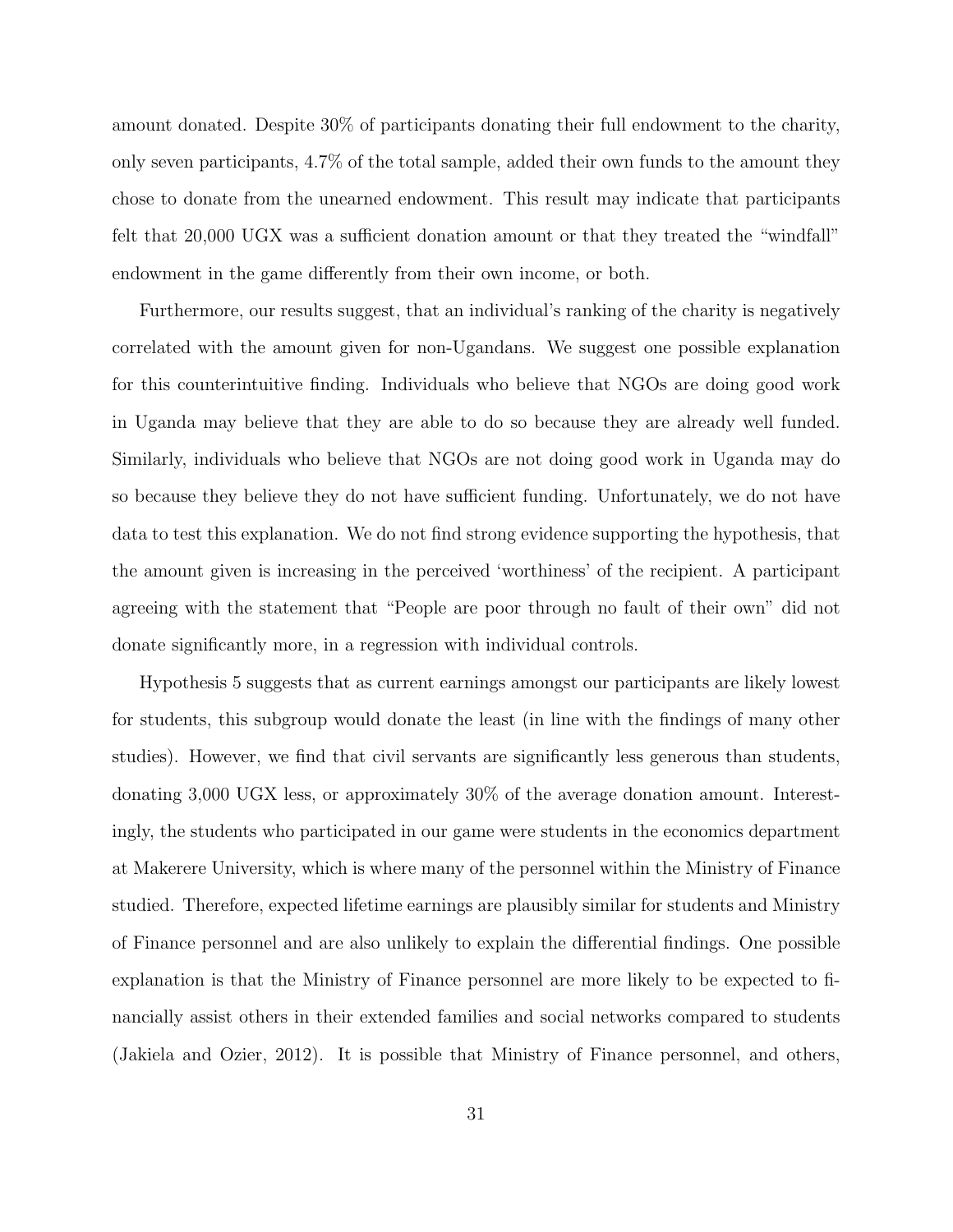chose to use the funds they kept from the game to assist members of their network instead of a charity. Finally, other non-students, likely our wealthiest subgroup, show the opposite behavior, being more generous in their giving to charities.

Our results provide some modest evidence that non-poor people in a developing country do give fairly generously to charity when given the option from a windfall gain, though they are much less likely to give from their own purses, and less likely to give when they have an option not to see the person in need. These findings suggest intresting areas of future research. One extension would be to vary the amount of the endowment in order to investigate whether participants did not contribute their own funds because of the belief that the full endowment was sufficient funding for the charity. Moreover, a larger sample size and detailed participant attitudes towards NGOs, including the adequacy of their funding, would shed further light on this issue and would allow for additional exploration of behavioural differences between these interesting and understudied sub-populations in developing countries.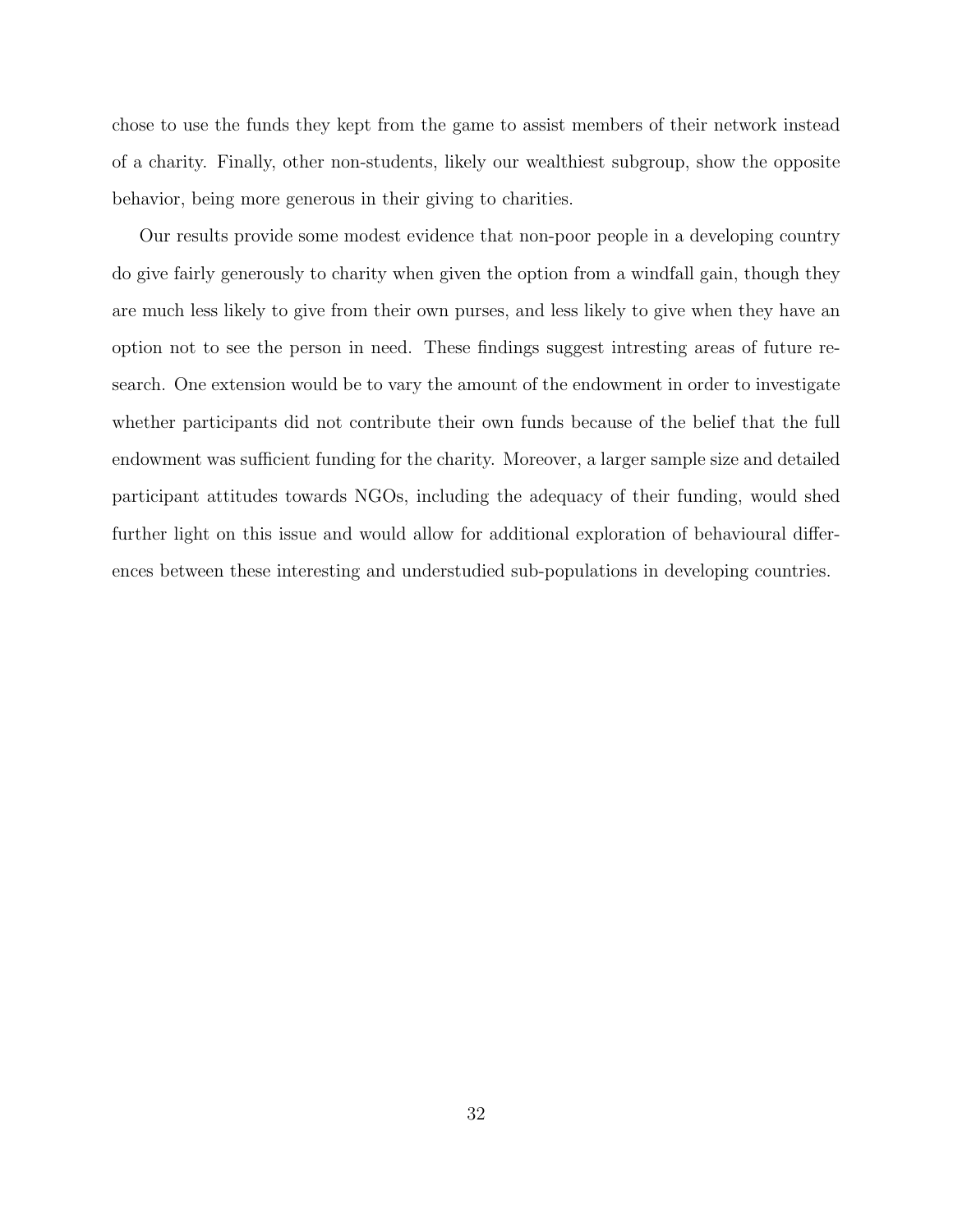## 7 References

## References

- Andreoni, J. (2006). Philanthropy. Handbook of the economics of giving, altruism and reciprocity 2, 1201–1269.
- Ashraf, N., I. Bohnet, and N. Piankov (2006). Decomposing trust and trustworthiness. Experimental Economics  $9(3)$ , 193–208.
- Bardsley, N. (2008). Dictator game giving: altruism or artefact? Experimental Economics  $11(2)$ , 122-133.
- Belot, M., R. Duch, and L. Miller (2010, October). Who should be called to the lab? a comprehensive comparison of students and non-students in classic experimental games. Discussion Papers 2010001, University of Oxford, Nuffield College.
- Besley, T. and M. Ghatak (2005). Competition and incentives with motivated agents. American Economic Review 95 (3), 616–636.
- Broberg, T., T. Ellingsen, and M. Johannesson (2007). Is generosity involuntary? Economics Letters  $94(1), 32-37.$
- Camerer, C. (2003). Behavioral game theory: Experiments in strategic interaction. Princeton University Press.
- Cardenas, J. C. and J. Carpenter (2008). Behavioural development economics: Lessons from field labs in the developing world. The Journal of Development Studies  $44(3)$ , 311–338.
- Carlsson, F., H. He, and P. Martinsson (2013). Easy come, easy go. Experimental Economics  $16(2)$ , 190-207.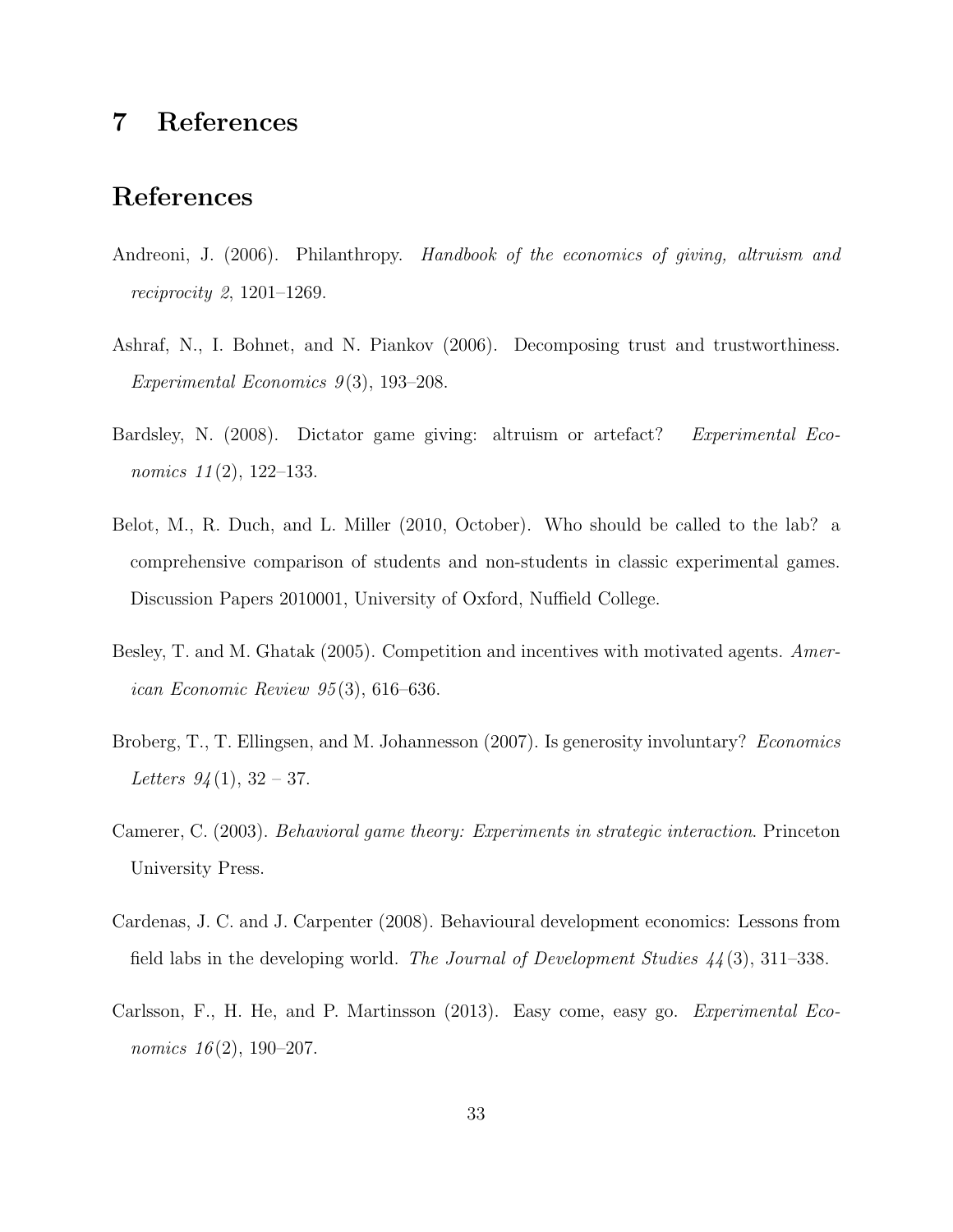- Carpenter, J., C. Connolly, and C. Myers (2008, September). Altruistic behavior in a representative dictator experiment. Experimental Economics  $11(3)$ , 282–298.
- Cilliers, J., O. Dube, and B. Siddiqi (2013). 'White Man's Burden'? A Field Experiment on Generosity and Foreigner Presence. Centre for the Study of African Economies conference paper.
- Cowley, E. and S. Smith (2014). Motivation and mission in the public sector: evidence from the world values survey. Theory and Decision  $76(2)$ , 241–263.
- Dana, J., D. M. Cain, and R. M. Dawes (2006). What you don't know won't hurt me: Costly (but quiet) exit in dictator games. Organizational Behavior and Human Decision *Processes*  $100(2)$ , 193-201.
- Duch, R. M. and H. D. Palmer (2004, August). It's not whether you win or lose, but how you play the game: Self-interest, social justice, and mass attitudes toward market transition. American Political Science Review 98 (3), 437–452.
- Eckel, C. C. and P. J. Grossman (1996, October). Altruism in anonymous dictator games. Games and Economic Behavior 16 (2), 181–191.
- Engel, C. (2011). Dictator games: a meta study. Experimental Economics  $1/4(4)$ , 583–610.
- Falk, A., S. Meier, and C. Zehnder (2013). Do lab experiments misrepresent social preferences? the case of self-selected student samples. Journal of the European Economic Association 11 (4), 839–852.
- Fehr, E. and K. M. Schmidt (1999). A theory of fairness, competition, and cooperation. Quarterly Journal of Economics, 817–868.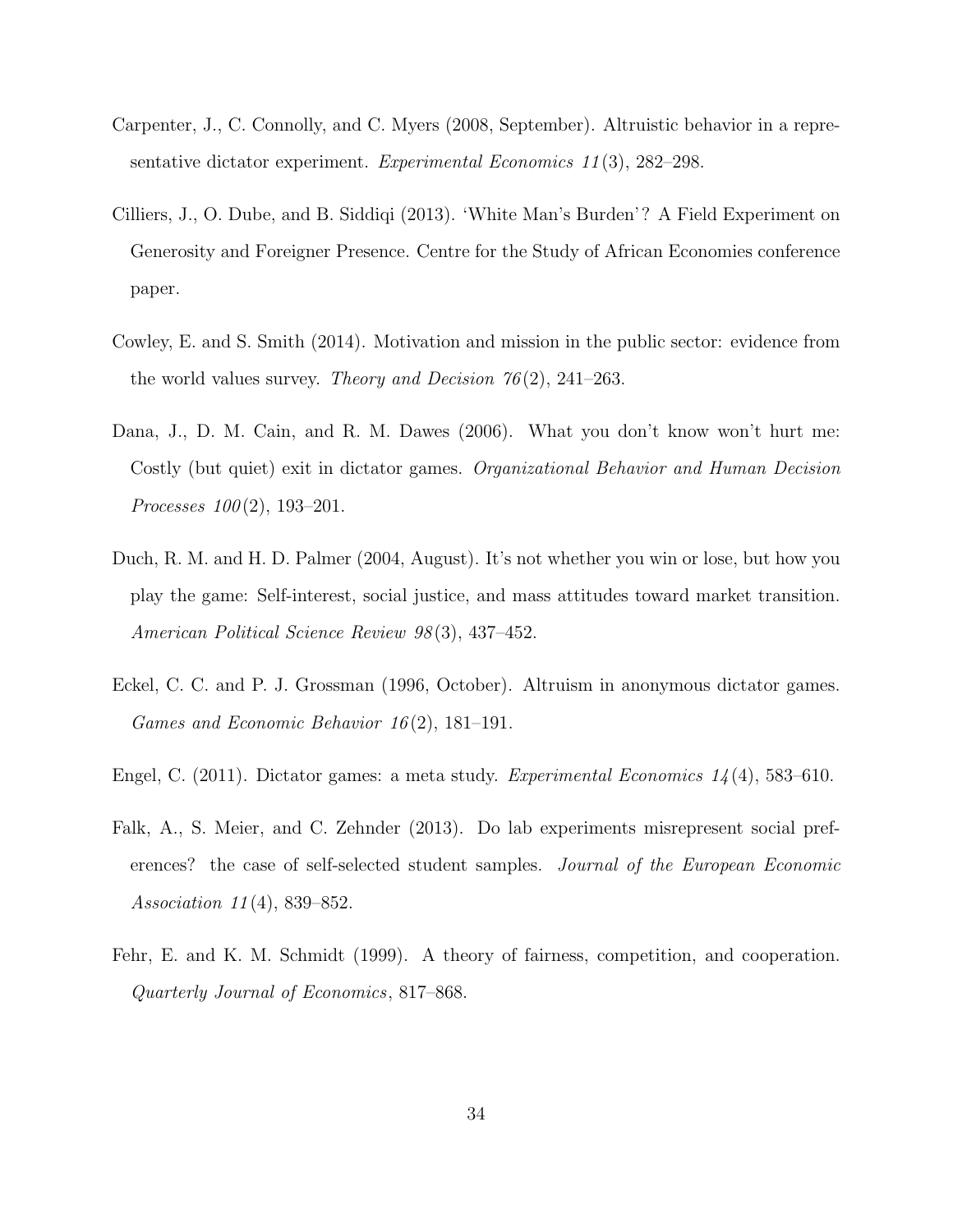- Fong, C. M. and E. F. Luttmer (2011). Do fairness and race matter in generosity? evidence from a nationally representative charity experiment. Journal of Public Economics  $95(5)$ , 372–394.
- Grossman, P. J. and C. C. Eckel (2012, September). Giving versus taking: A real donation comparison of warm glow and cold prickle. Monash Economics Working Papers 40-12, Monash University, Department of Economics.
- Henrich, J., R. Boyd, S. Bowles, C. Camerer, E. Fehr, H. Gintis, and R. McElreath (2001). In search of homo economicus: behavioral experiments in 15 small-scale societies. American Economic Review, 73–78.
- Henrich, J., R. Boyd, S. Bowles, C. Camerer, E. Fehr, H. Gintis, R. McElreath, M. Alvard, A. Barr, J. Ensminger, N. S. Henrich, K. Hill, F. Gil-White, M. Gurven, F. W. Marlowe, J. Q. Patton, and D. Tracer (2005, 12). "economic man" in cross-cultural perspective: Behavioral experiments in 15 small-scale societies. Behavioral and Brain Sciences 28, 795–815.
- Jacobsen, K. J., K. H. Eika, L. Helland, J. T. Lind, and K. Nyborg (2011). Are nurses more altruistic than real estate brokers? Journal of Economic Psychology 32 (5), 818–831.
- Jakiela, P. and O. W. Ozier (2012). Does Africa need a rotten kin theorem? experimental evidence from village economies. World Bank Policy Research Working Paper (6085).
- Levitt, S. D. and J. A. List (2007). What do laboratory experiments measuring social preferences reveal about the real world? The Journal of Economic Perspectives  $21(2)$ , pp. 153–174.
- List, J. A. (2007). On the interpretation of giving in dictator games. *Journal of Political* Economy  $115(3)$ , 482–493.